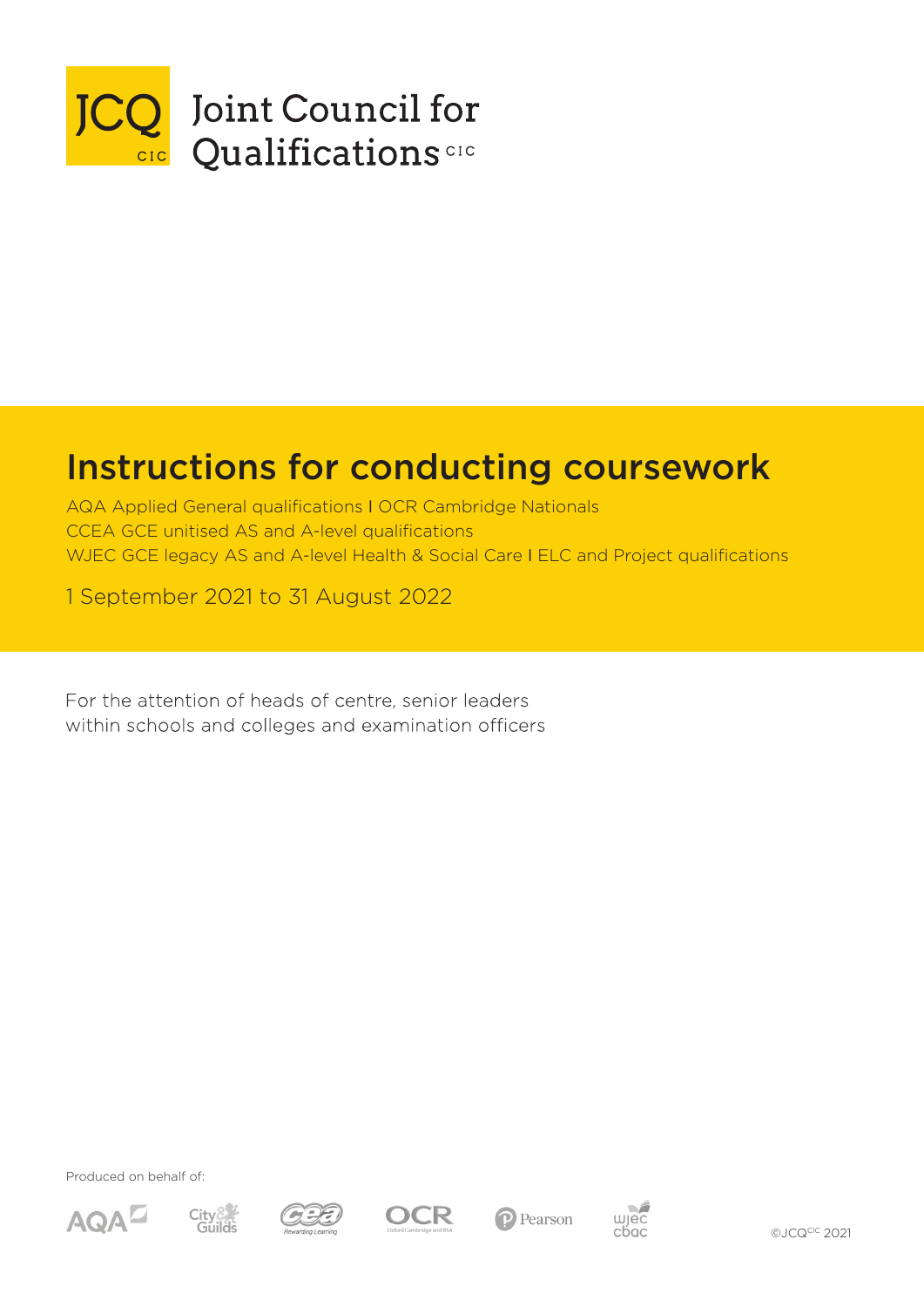The Joint Council for Qualifications has written these instructions for the setting, supervision, authentication, marking, internal standardisation and external moderation of coursework in examination centres.

These instructions are for use in AQA Applied General qualifications, OCR Cambridge Nationals, CCEA GCE unitised AS and A-level qualifications, WJEC GCE legacy AS and A-level Health & Social Care, ELC and Project qualifications. They may also apply to other awarding body specific Level 1, Level 2 or Level 3 qualifications. Centres should refer to awarding body instructions.

These instructions are additional to any guidelines or regulations an individual awarding body may issue. If there is conflict between the awarding body's guidelines or regulations and these instructions, the awarding body's guidelines and subject-specific instructions will take precedence.

These instructions are applicable from 1 September 2021.

Changes made to the contents of this booklet since the previous version (1 September 2020 to 31 August 2021) are highlighted for easy identification.

It is the responsibility of each subject leader within the centre to familiarise themselves with the contents of this booklet.

Centres should note that any reference to 'JCQ' or 'Joint Council for Qualifications' within this document should be read as JCQCIC or the Joint Council for QualificationsCIC.

Centres are encouraged to access the interactive version of this document using the Centre Admin Portal (CAP). CAP is accessible via any of the awarding bodies' secure extranet sites.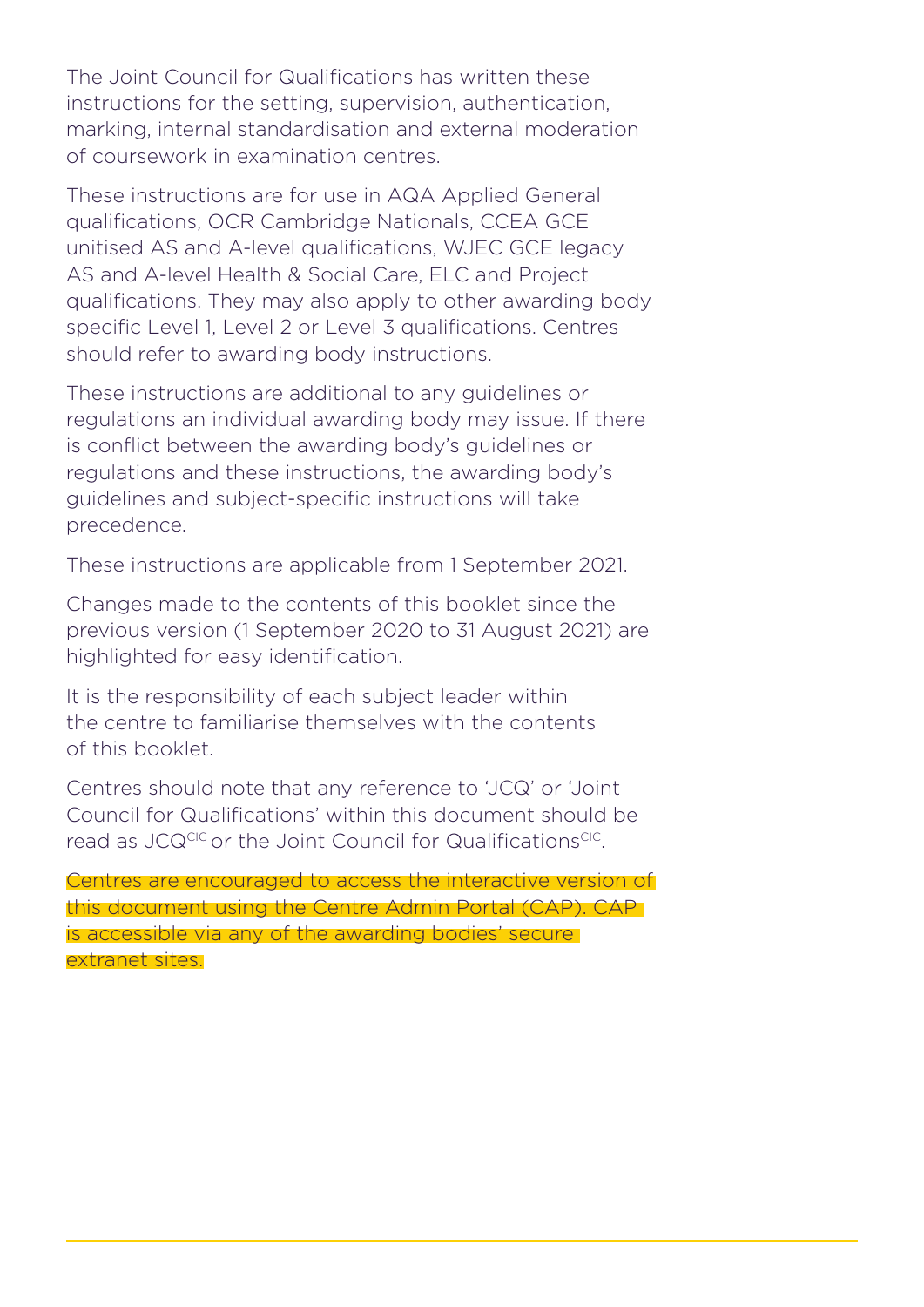# **Contents**

| 1 |  |  |  |
|---|--|--|--|
|   |  |  |  |
|   |  |  |  |
|   |  |  |  |
|   |  |  |  |
| 6 |  |  |  |
|   |  |  |  |
|   |  |  |  |
|   |  |  |  |
|   |  |  |  |
|   |  |  |  |
|   |  |  |  |
|   |  |  |  |
|   |  |  |  |
|   |  |  |  |
|   |  |  |  |
|   |  |  |  |
|   |  |  |  |
|   |  |  |  |
|   |  |  |  |
|   |  |  |  |
|   |  |  |  |
|   |  |  |  |
|   |  |  |  |
|   |  |  |  |
|   |  |  |  |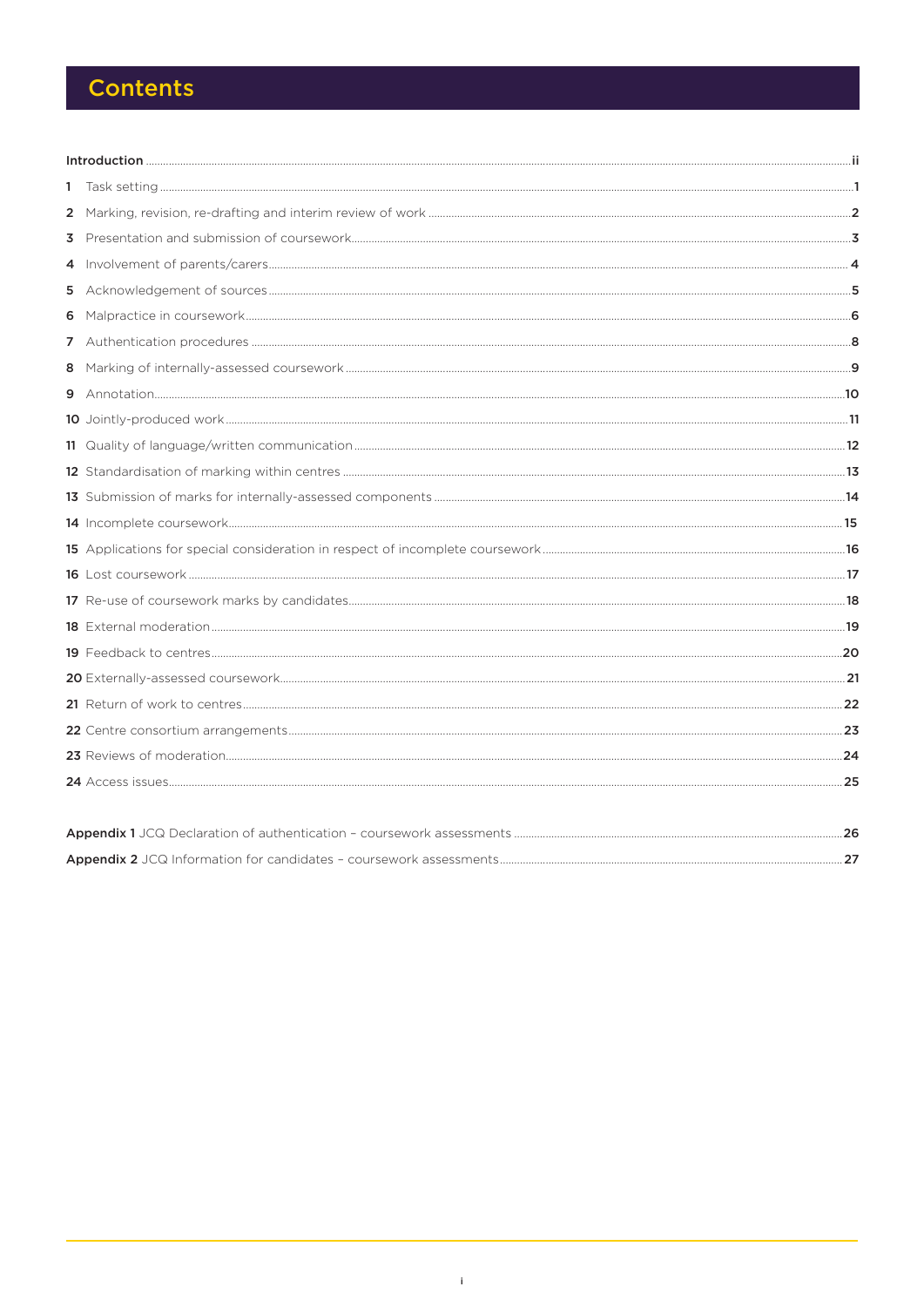### Introduction

In these instructions, a centre is an institution approved by an awarding body as a centre for its examinations. The head of a school, the principal of a college or the chief officer of an institution approved as a centre is known as the head of centre.

The head of centre is responsible to the awarding bodies for ensuring that coursework is conducted and marked in accordance with these instructions.

If a situation arises which is not covered by these instructions, please contact the awarding body for advice. Where there are subject-specific instructions printed in a specification, they take precedence over the instructions in this document.

These instructions apply to the setting, supervision, authentication, marking, internal standardisation and external moderation of coursework in all subjects.

The term coursework is a generic one. It includes the work required in Project qualifications and internally assessed work in other qualifications covered by these *Instructions*. Centres should be aware that sections 1-7, 10, 11, 15-17 and 24 also apply to externally assessed coursework.

The term teacher covers anyone (regardless of employment status) who is responsible for supervising and/or assessing candidates' work.

Centres **must** send all correspondence relating to coursework directly to the awarding body concerned and not to the moderator (unless the awarding body indicates otherwise).

Centres are reminded that any breach of the regulations for the setting, supervision, authentication and marking of coursework may constitute malpractice (which includes maladministration) as defined in the JCQ publication *Suspected Malpractice: Policies and Procedures*. This publication is available on the JCQ website:

#### <http://www.jcq.org.uk/exams-office/malpractice>

For information relating to the conduct of non-examination assessments, GCE AS, A-level and GCSE specifications, centres must refer to the JCQ publication *Instructions for conducting nonexamination assessments:*

<http://www.jcq.org.uk/exams-office/non-examination-assessments>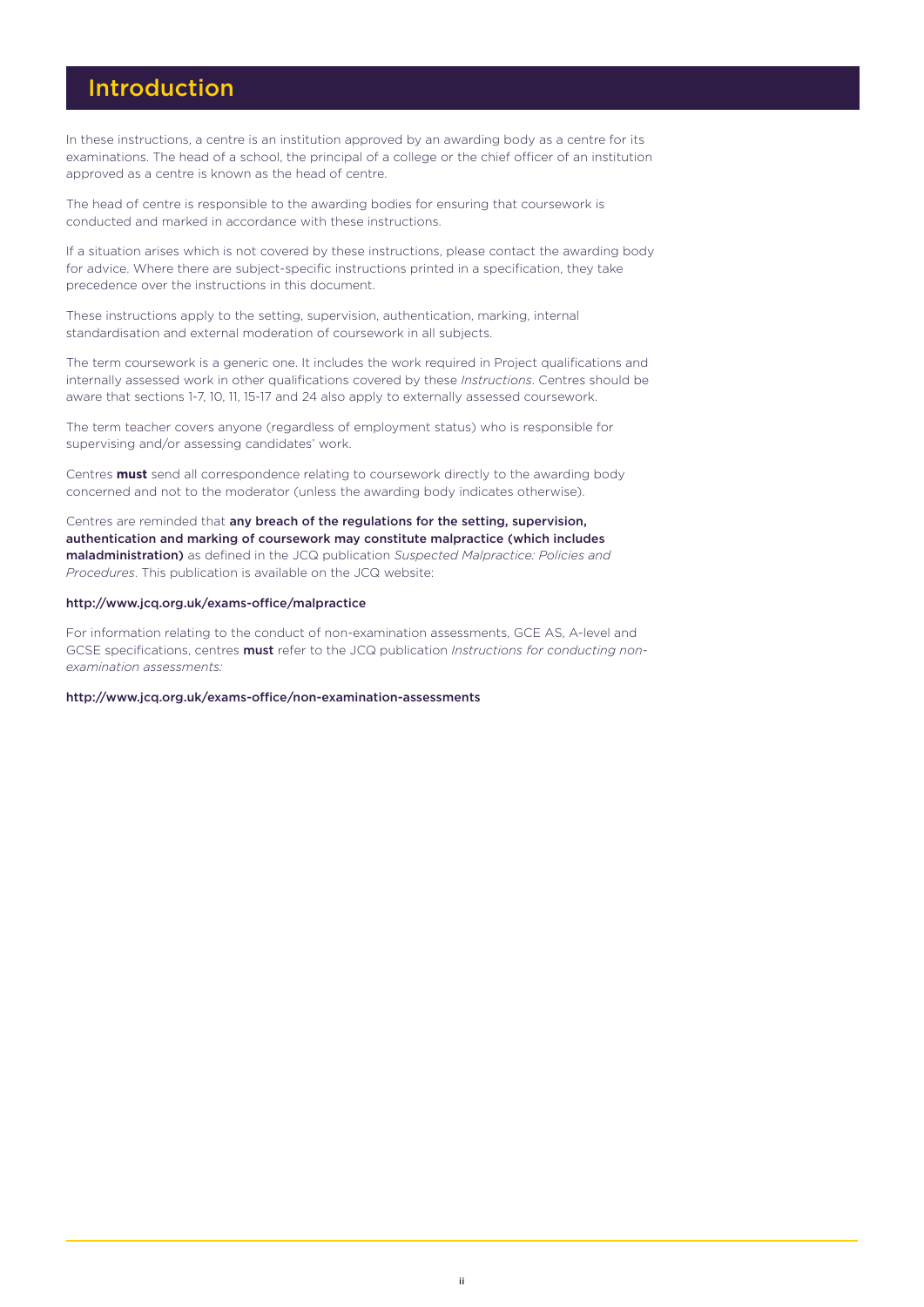### 1 Task setting

- 1.1 Coursework components assess candidates' skills, knowledge and understanding that may not readily be assessed by timed written papers. Coursework will take many different forms. Evidence of participation that may be appended to the candidate's final work may include printouts, copies of presentations, charts, photographs, letters, artefacts, videos, recordings or transcripts of interviews, CDs or DVDs. This diversity will be reflected in any subject-specific requirements for coursework that have been issued by the awarding body.
- 1.2 The centre should ensure that candidates are clear about the assessment criteria which they are expected to meet in their coursework. Specifications usually explain the criteria in detail. However, candidates may require some further explanation or interpretation before they fully understand the nature of the skills which they are expected to demonstrate. Any explanation or interpretation given by teaching staff **must** be general and not specific to a candidate's work.
- 1.3 For candidates embarking on Project qualifications, it must be made clear what is involved: a free choice of topic, flexible choice of output and the opportunity to show evidence of a wide range of capabilities. However, projects must be chosen by candidates in discussion with their supervisor and verified as appropriate by the centre following procedures specified by the awarding body.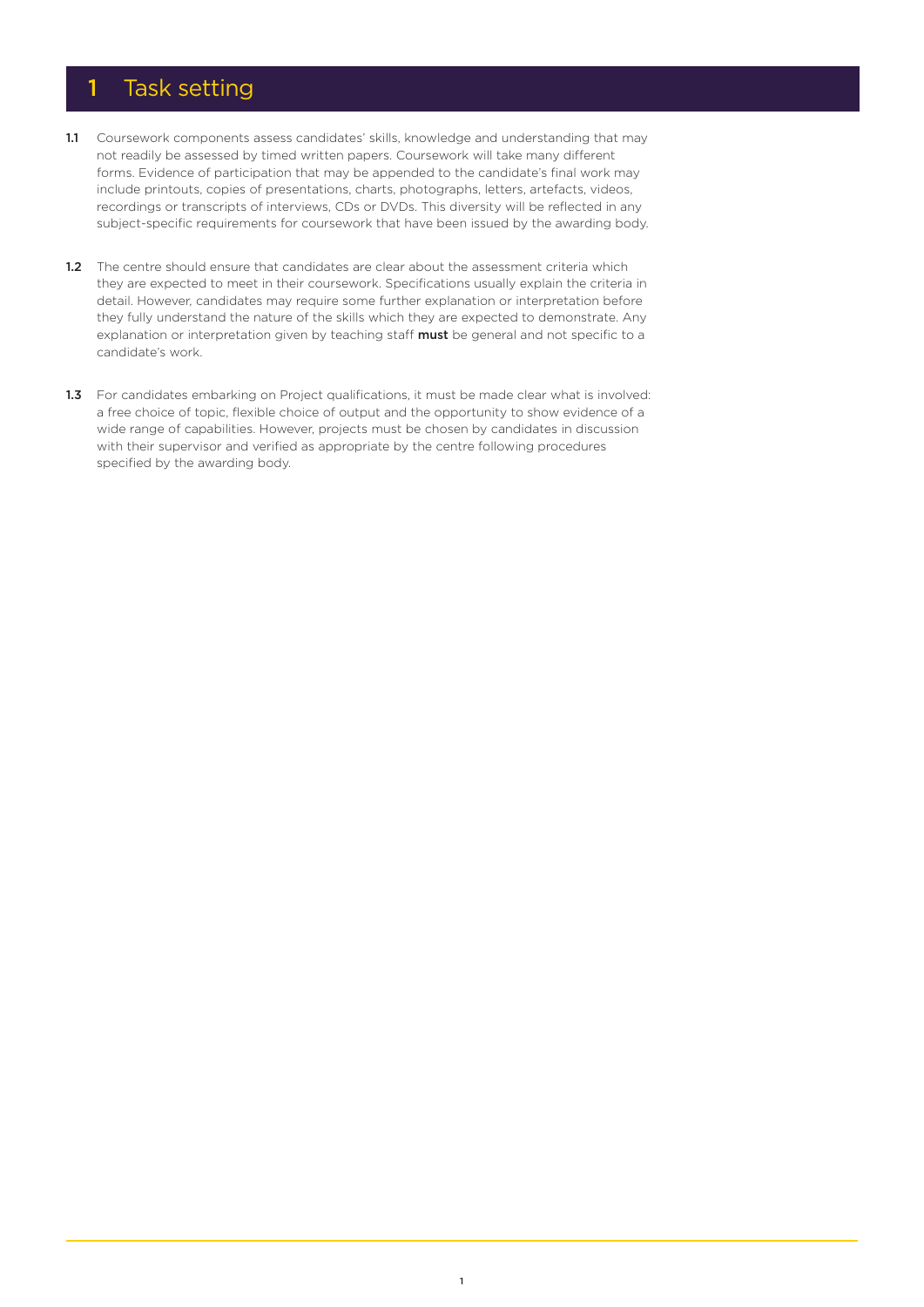### 2 Marking, revision, re-drafting and interim review of work

- 2.1 When marking the coursework, teachers must not give credit to any additional assistance given to candidates beyond that which is described in the specification. Teachers must give details of any additional assistance on the appropriate record form(s). Examples would include:
	- having reviewed the candidate's coursework giving (either to individual candidates or to groups) detailed advice and suggestions as to how the work may be improved in order to meet the assessment criteria;
	- giving detailed indications of errors or omissions which leave the candidate no opportunity for individual initiative;
	- giving advice on specific improvements needed to meet the assessment criteria;
	- providing writing frames specific to the coursework task (e.g. outlines, paragraph headings or section headings);
	- intervening personally to improve the presentation or content of the coursework.

Before giving additional assistance beyond that which is described in the specification, teachers should ensure that there is provision to record this assistance and take account of it in the marking.

- 2.2 Candidates are free to revise and re-draft a piece of coursework without teacher involvement before submitting the final piece. Candidates should be advised to spend an appropriate amount of time on the work, commensurate with the marks available.
- 2.3 Where drafting is inherent in the skills being tested, subject-specific guidance and exemplification will indicate its role in relation to the type of writing being undertaken and any interim assessment allowed in these circumstances. This guidance may extend to the way in which evidence of re-drafting is provided for subsequent internal standardisation or external moderation purposes.
- 2.4 In the absence of subject-specific guidance, teachers may review coursework before it is handed in for final assessment. Provided that advice remains at the general level, enabling the candidate to take the initiative in making amendments, there is no need to record this advice as assistance or to deduct marks. Generally, one review should be enough to enable candidates to understand the demands of the assessment criteria. Advice may be given in either oral or written form.
- 2.5 A clear distinction must be drawn between any interim review of coursework and final assessment for the intended examination series. Once work is submitted for final assessment it must not be revised. Under no circumstances are 'fair copies' of marked work allowed. Adding or removing any material to or from coursework after it has been presented by a candidate for final assessment will constitute malpractice.
- 2.6 Where coursework is submitted in digital format there may be instances where the construction of the e-coursework does not attract any marks, in which case this construction may be done by the teacher instead of the candidate.
- 2.7 If a candidate requires additional assistance to demonstrate aspects of the assessment, the teacher must award a mark which represents the candidate's unaided achievement. The authentication statement **must** be signed and information given on the record form.
- 2.8 Where candidates are following Project qualifications, the supervisor will need to discuss with the candidate the range of acceptable evidence that should be used. The supervisor may give feedback on the progress of the Project, which should be acknowledged on the appropriate record form.
- 2.9 Teachers must always keep live coursework secure and confidential whilst in their possession. The sharing of 'live' coursework with other candidates by teaching staff will constitute malpractice.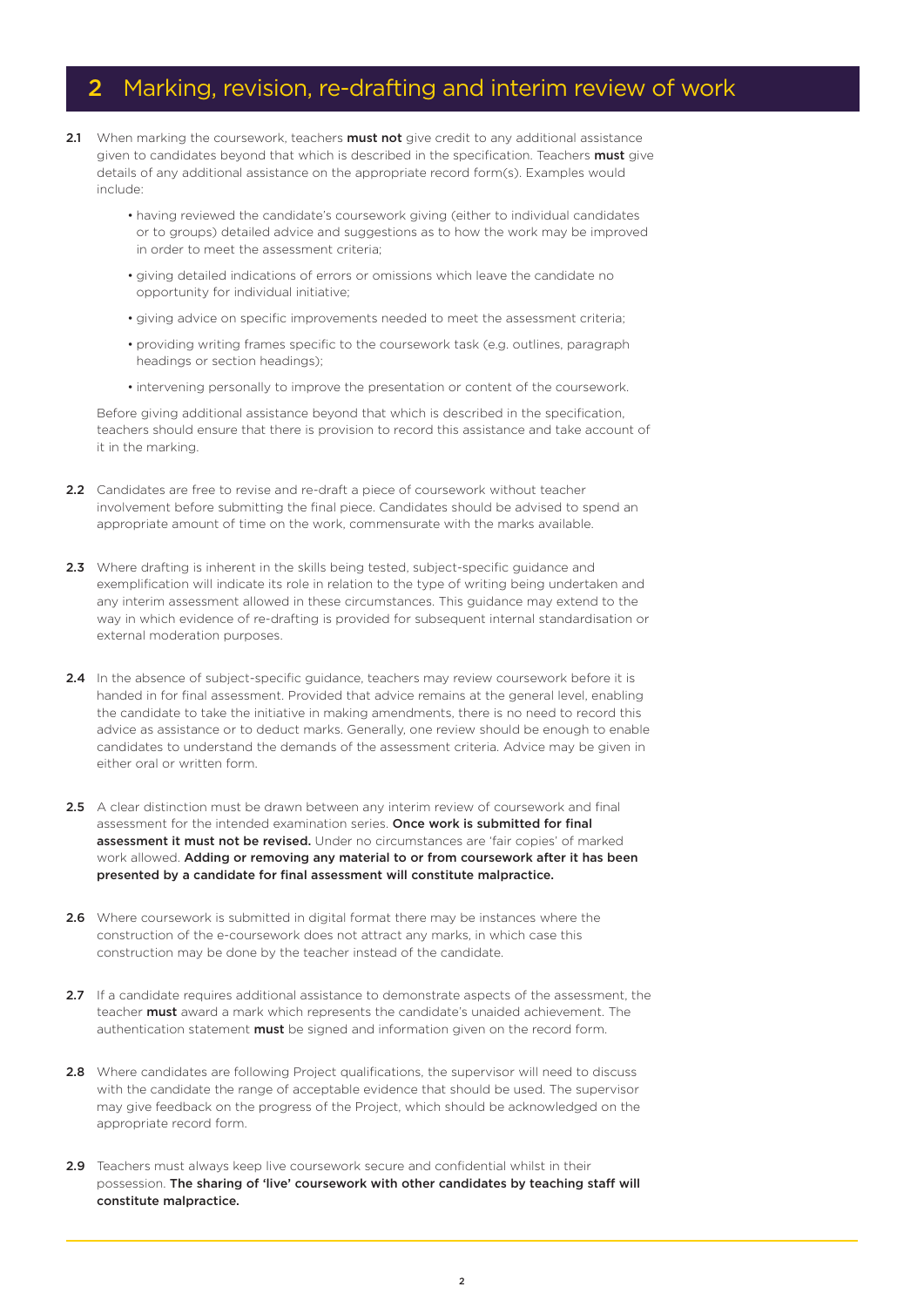### **3** Presentation and submission of coursework

- 3.1 All coursework submitted for assessment must be the candidate's own work. Written material may be handwritten using black ink, or wherever possible word-processed.
- **3.2** Where appropriate, work submitted may also include printouts/copies of presentations, charts, artefacts, photographs, letters, videos, recordings or transcripts of interviews, as well as witness statements from supervising teachers to record what a candidate has demonstrated. If videos or photographs/images of candidates are included as evidence of individual participation or contribution, heads of centre **must** obtain, at the beginning of the course, the written consent of each candidate (and where necessary the candidate's parent/carer) who appears.
- 3.3 Coursework must include a title and, where relevant, a table of contents and a bibliography. Material included as appendices (such as tables of statistics, diagrams, graphs, illustrations, photographs, maps etc) will only be given credit if it is pertinent to the work and is referred to in the text.
- 3.4 Valuable illustrative materials should not normally be included with the work sent for moderation or external marking. A note should be attached to the coursework confirming that the material was part of the original submission. Photographs of the material may be included if appropriate.

If valuable or fragile illustrative materials have been sent for moderation or external marking, awarding bodies recommend that centres insure such material against damage or loss from the time of its despatch up to its return to the centre.

The awarding bodies accept no liability for the loss of, or damage to coursework that occurs during the moderation process or during despatch, transit or storage, or for problems that occur during the construction, submission and moderation of coursework in an electronic format.

NB Candidates should be advised not to include any items of real or sentimental value, e.g. photographs, certificates.

- 3.5 Where candidates produce coursework electronically their work must be backed-up regularly and stored securely on the centre's IT system. The centre must also consider protection of the candidates' work from corruption.
- 3.6 Centres should take precautions to ensure that the package in which the work is despatched is robust and securely fastened. Centres should also consider encrypting any sensitive digital media to ensure the security of the data stored within it. Centres must refer to awarding body guidance to ensure that the method of encryption is suitable.
- 3.7 For moderation or external marking purposes, typed or written work should be submitted on appropriately sized paper in a plain cover or folder, together with the cover sheets provided by the awarding body. The cover must be marked clearly with the candidate's name and number, the centre number, the specification title or code and the component/ unit title or code. Bulky covers or folders **must not** be included. If the coursework is wordprocessed, the candidate must ensure that their centre number, candidate number and the component/unit code appears on each page as a header or footer.
- 3.8 For Project qualifications, the written report and all evidence specified by the awarding body must be securely attached to the candidate's record form so that the moderator can easily read the work and associated marks.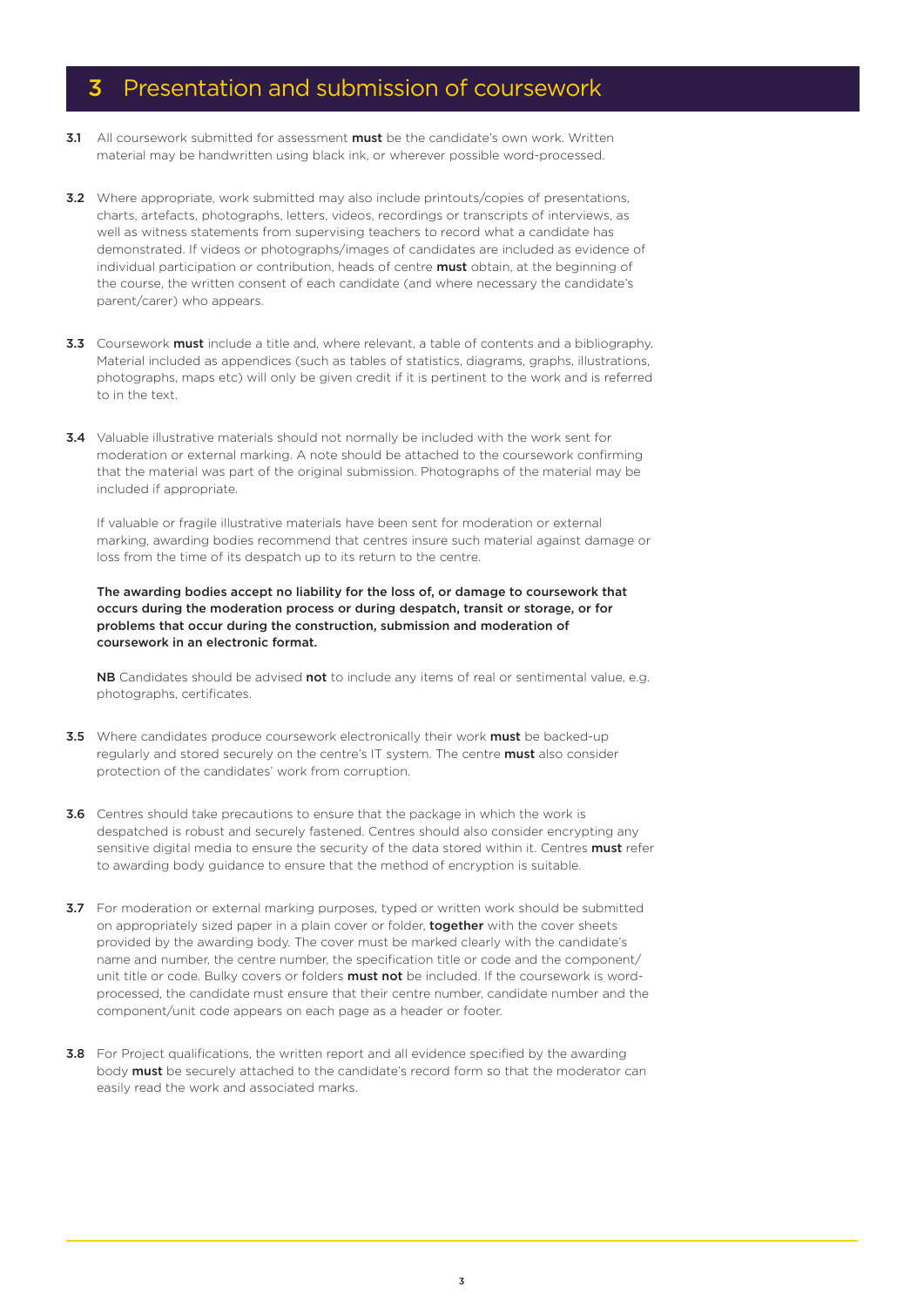# 4 Involvement of parents/carers

- 4.1 Parents/carers should encourage their children to spend time on their coursework and to think about it as early as possible. They should discuss with their children the planning and timing of the work.
- 4.2 Parents/carers may provide their children with access to resource materials and discuss the coursework with their children. However, they must not give direct advice on what should or should not be included.
- 4.3 A child who needs more specific help should be encouraged to speak to his/her teacher.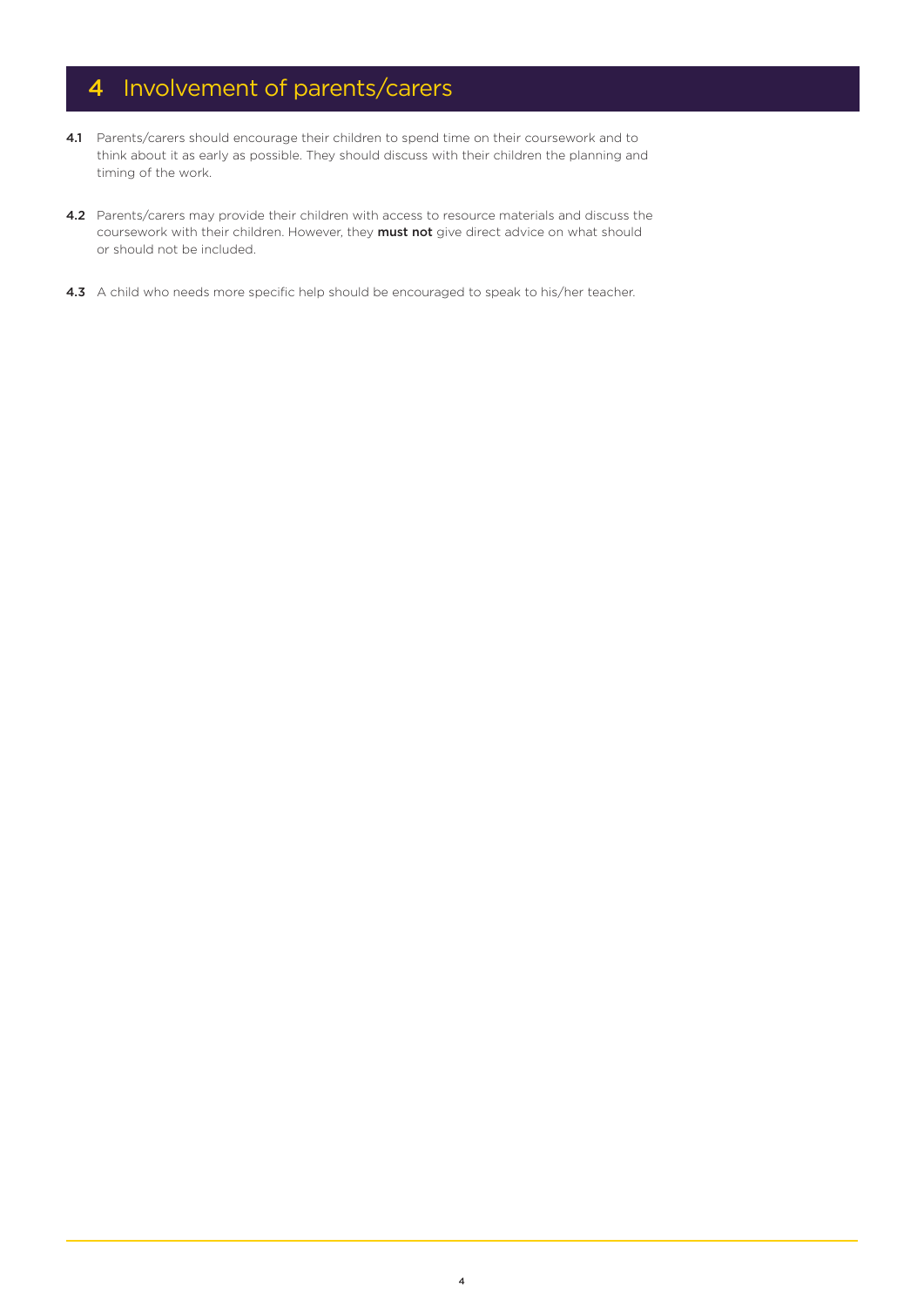# 5 Acknowledgement of sources

- 5.1 In many subjects candidates will need to use information from published sources (including the internet) when carrying out their coursework. However, candidates must not copy published material and claim it as their own work.
- 5.2 If candidates use the same wording as a published source, they must place quotation marks around the passage and state where it came from. Candidates must give detailed references even where they paraphrase the original material.

A reference from a printed book or journal should show the name of the author, the year of publication and the page number. For example: (Morrison, 2000 p 29).

For material taken from the internet, the reference should show the date when the material was downloaded and **must** show the precise web page, not the search engine used to locate it. This can be copied from the address line. For example: http://news.bbc.co.uk/ onthisday/hi/dates/stories/october/28/newsid\_2621000/2621915.stm, downloaded 5 February 2022.

5.3 Candidates may be required to produce a bibliography which lists the full details of publications used to research and support their coursework, even where these are not directly referred to, for example: Curran, J. *Mass Media and Society* (Hodder Arnold, 2005).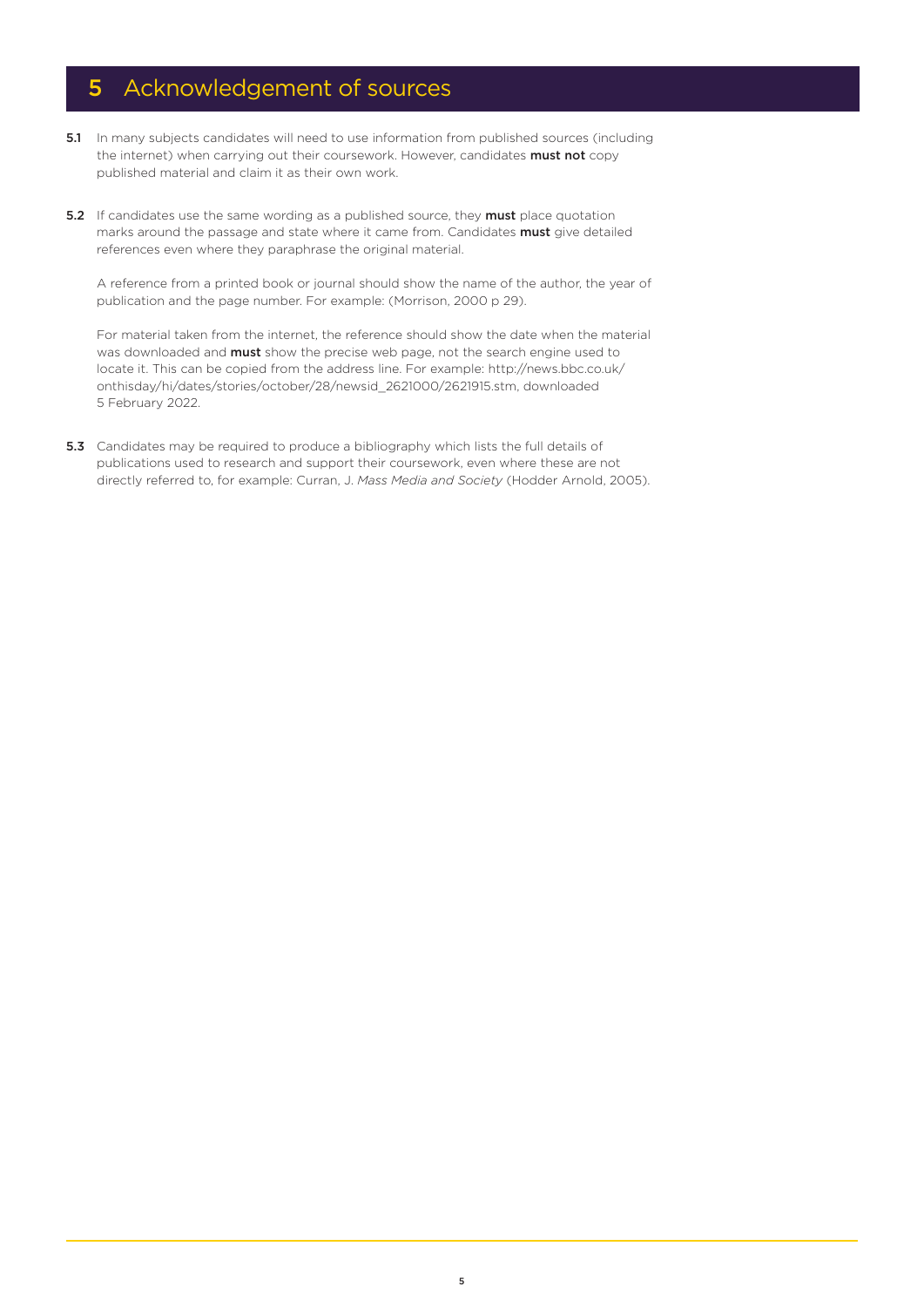### 6 Malpractice in coursework

#### 6.1 Candidates must not:

- submit work which is not their own;
- make available their work to other candidates through any medium;
- allow other candidates to have access to their own independently sourced material;
- assist other candidates to produce work;
- use books, the internet or other sources without acknowledgement or attribution;
- submit work that has been word processed by a third person without acknowledgement;
- include inappropriate, offensive or obscene material.

These prohibitions mean that candidates **must not** publicise their work by posting it on social media or by any other electronic means. They must be made aware of the JCQ document *Information for candidates – Social Media:* 

#### <https://www.jcq.org.uk/exams-office/information-for-candidates-documents>

Candidates are not prohibited from lending books or other resources to one another provided these are not used as part of their own independently sourced material.

6.2 If irregularities in coursework are discovered prior to the candidate signing the declaration of authentication this should be dealt with under the centre's internal procedures and need not be reported to the awarding body. The only exception to this is where the awarding body's confidential assessment material has been breached. In such a case the breach must be reported to the awarding body.

Details of any work which is not the candidate's own **must** be recorded on the authentication form supplied by the awarding body or other appropriate place.

6.3 If irregularities in coursework are identified by a centre after the candidate has signed the declaration of authentication, the head of centre **must** submit full details of the case to the relevant awarding body immediately. Guidance is provided in the JCQ publication *Suspected Malpractice: Policies and Procedures*. The publication and Form JCQ/M1 can be found on the JCQ website:

#### <http://www.jcq.org.uk/exams-office/malpractice>

6.4 Centres must have a published internal appeals procedure in place, relating to internal assessment decisions, which is made widely available and accessible to all candidates. The procedure must cover appeals against decisions to reject a candidate's coursework on the grounds of malpractice.

A centre may place its internal appeals procedure on the school/college website or alternatively the document may be made available to candidates upon request.

- **6.5** Where a report of suspected malpractice in coursework is received from an examiner or a moderator, the awarding body, where necessary, will ask the head of centre to conduct a full investigation into the alleged malpractice and report his/her findings to the awarding body. Guidance is provided in the JCQ publication referred to in paragraph 6.3.
- **6.6** Awarding bodies reserve the right to submit candidates' work to third party IT service providers to detect potential and suspected malpractice. Any such submissions will be done in a way which protects the identity of the candidate.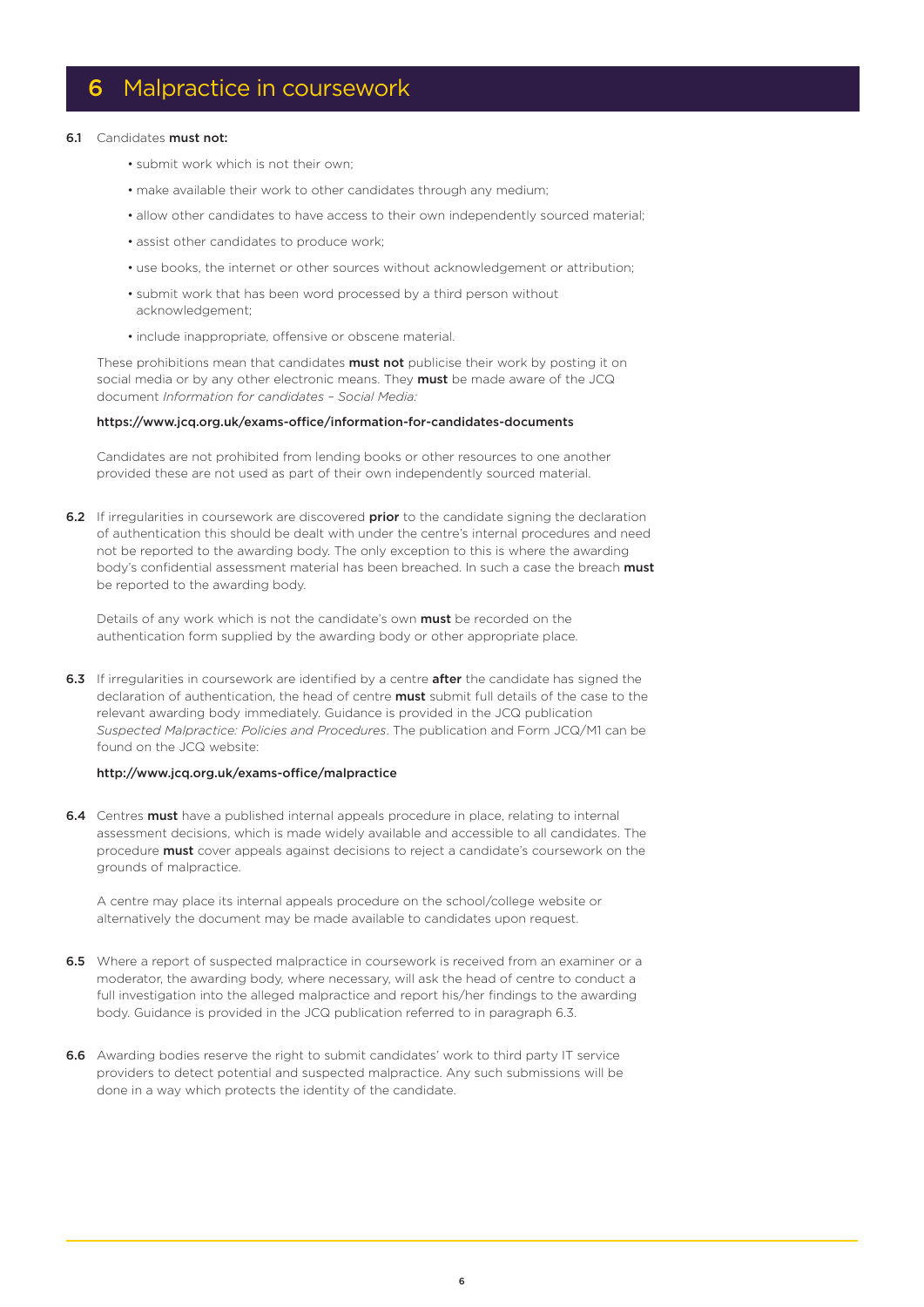6.7 Heads of centre and appropriate senior leaders must ensure that those members of teaching staff involved in the direct supervision of candidates producing coursework are aware of the potential for malpractice.

#### Teaching staff must be reminded that failure to report allegations of malpractice or suspected malpractice constitutes malpractice in itself.

Teaching staff must:

- be vigilant in relation to candidate malpractice and be fully aware of the published regulations;
- escalate and report any alleged, suspected or actual incidents of malpractice to the head of centre or directly to the awarding body, following the centre's whistleblowing procedures where relevant.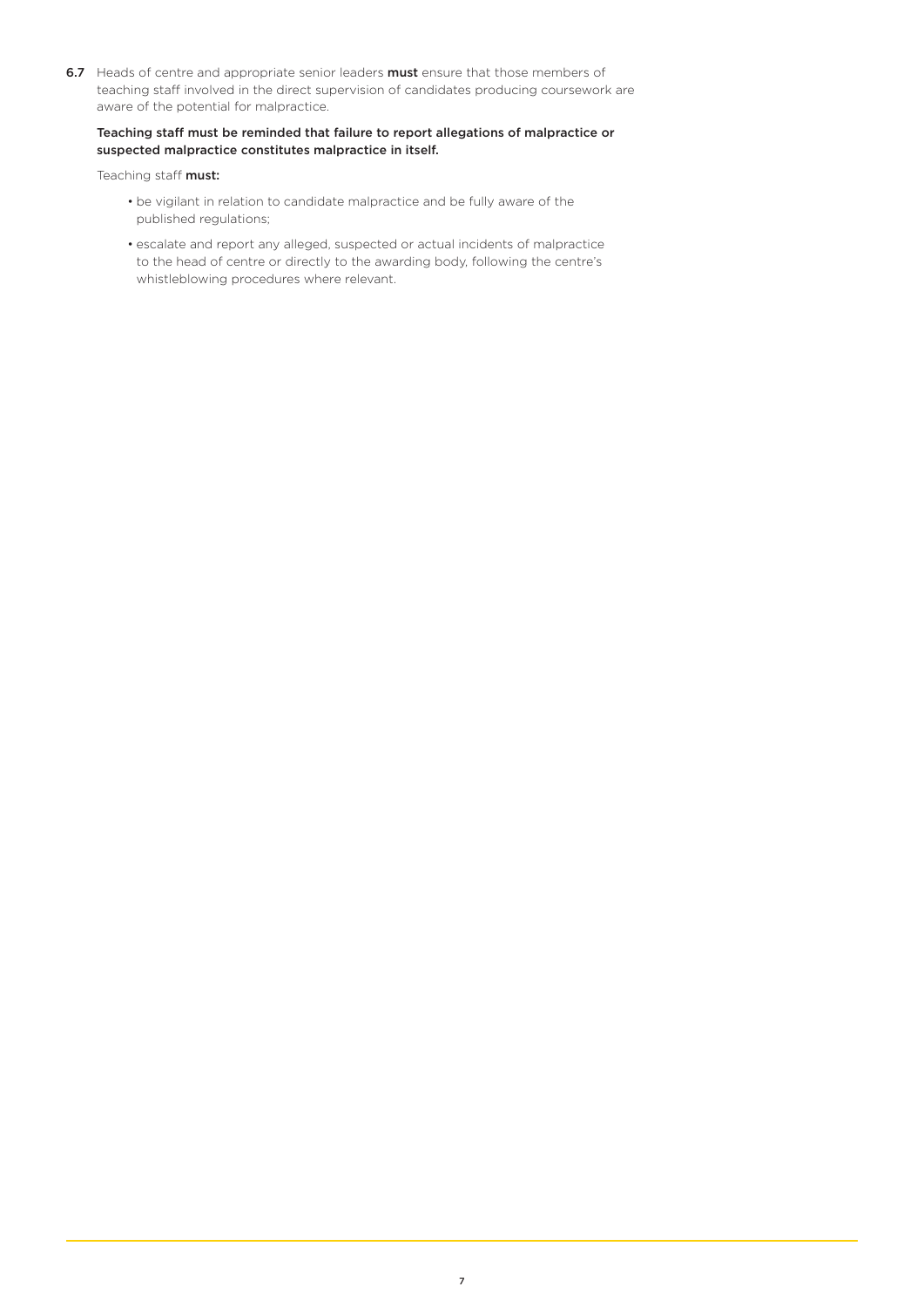### 7 Authentication procedures

- 7.1 Each candidate must sign a declaration (see Appendix 1) when submitting their coursework to their subject teacher for final assessment. (A candidate is defined as someone for whom an entry is in place for the unit or qualification.) This is to confirm that the work is their own and that any assistance given and/or sources used have been acknowledged. Ensuring that they do so is the responsibility of the centre. Centres must record marks of zero if candidates cannot confirm the authenticity of work submitted for assessment .
- 7.2 Teachers must confirm that all of the work submitted for assessment was completed under the required conditions and that they are satisfied the work is solely that of the individual candidate concerned. If they are unable to do so, the work must not be accepted for assessment.

All teachers **must** sign the declaration of authentication after the work has been completed. Failure to sign the authentication statement may delay the processing of the candidate's results.

If, during the external moderation process, it is found that the work has not been properly authenticated, the awarding body will set the mark(s) awarded by the centre to zero.

- 7.3 The teacher should be sufficiently aware of the candidate's standard and level of work to be able to identify if the coursework submitted appears to be beyond that candidate's talents.
- 7.4 In most centres teachers are familiar with candidates' work through class and homework assignments. Where this is not the case, teachers should require coursework to be completed under direct supervision.
- 7.5 In all cases, some direct supervision is necessary to ensure that the coursework submitted can be confidently authenticated as the candidate's own.
- 7.6 If teachers have reservations about signing the authentication statements, the following points of guidance should be followed:
	- if it is believed that a candidate has received additional assistance and this is acceptable within the guidelines for the relevant specification, the teacher should award a mark which represents the candidate's unaided achievement. The authentication statement **must** be signed and information given on the relevant form;
	- if the teacher is unable to sign the authentication statement of a particular candidate, then the candidate's work cannot be accepted for assessment. A mark of zero **must** be submitted;
	- if malpractice is suspected, a member of the senior leadership team must be consulted about the procedure to be followed (see paragraphs 6.2 and 6.3).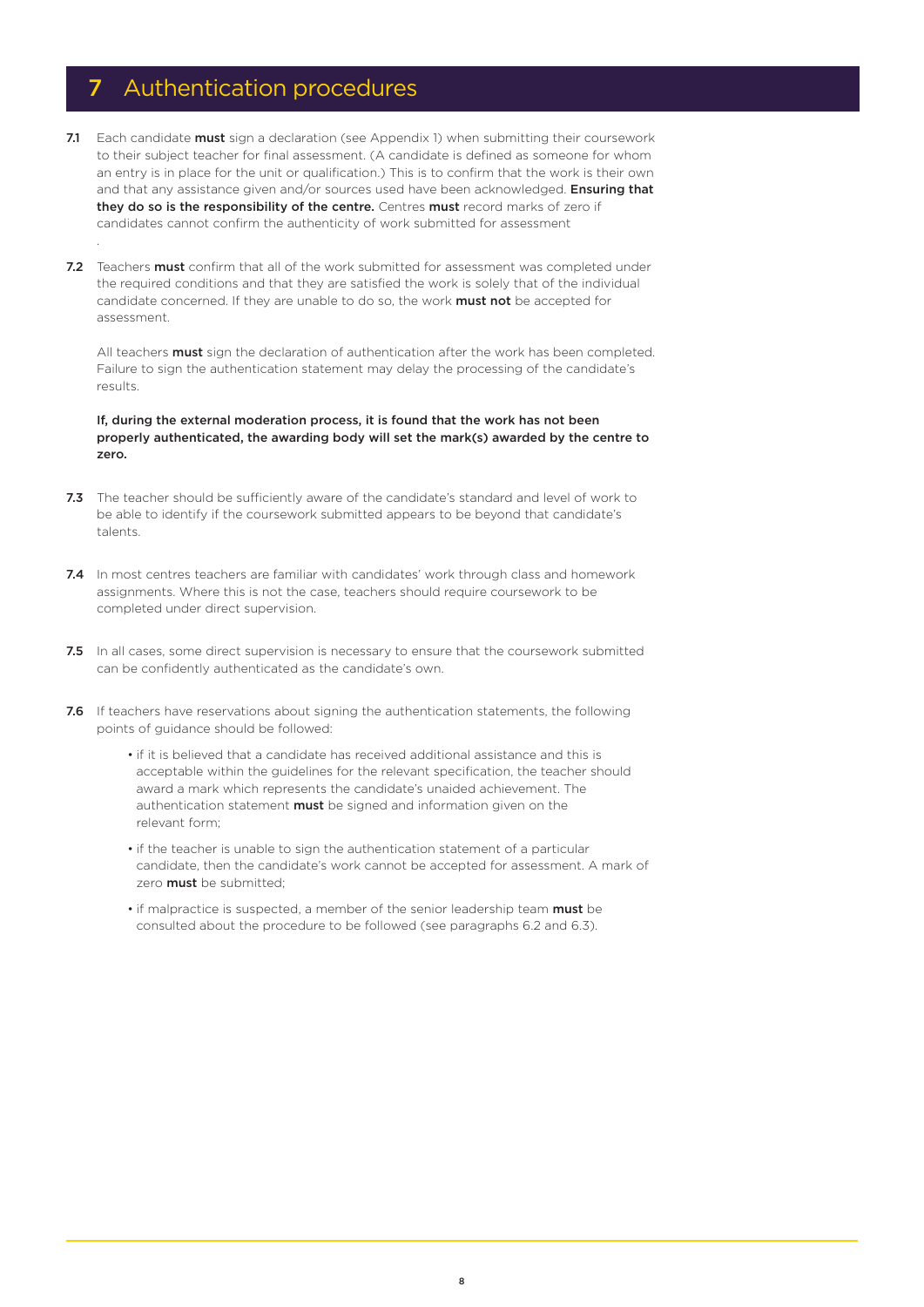# 8 Marking of internally-assessed coursework

- 8.1 When marking coursework, teachers must pay close attention to the requirements of the specification. Teachers should note that it is their responsibility to award marks for coursework in accordance with the marking criteria detailed in the awarding body's specification and subject-specific associated documents. Teachers must show clearly how the marks have been awarded in relation to these marking criteria. The centre's marks must reflect the relative attainment of all the candidates.
- 8.2 Centres must make every effort to avoid situations where a candidate is assessed by a person who has a close personal relationship with the candidate, for example, members of their family (which includes step-family, foster family and similar close relationships) or close friends and their immediate family (e.g son/daughter).

Where this cannot be avoided, the centre **must** declare the possible conflict of interest to the relevant awarding body and submit the marked work for moderation whether or not it is part of the moderation sample. Further details are given in section 5 of the JCQ publication *General Regulations for Approved Centres*.

This publication is available in an interactive format within the Centre Admin Portal (CAP). The Centre Admin Portal can be accessed via any of the awarding bodies' secure extranet sites. The document is also available in PDF format on the JCQ website:

<http://www.jcq.org.uk/exams-office/general-regulations>

8.3 Candidates' work must be dated by teachers to reflect when it was marked.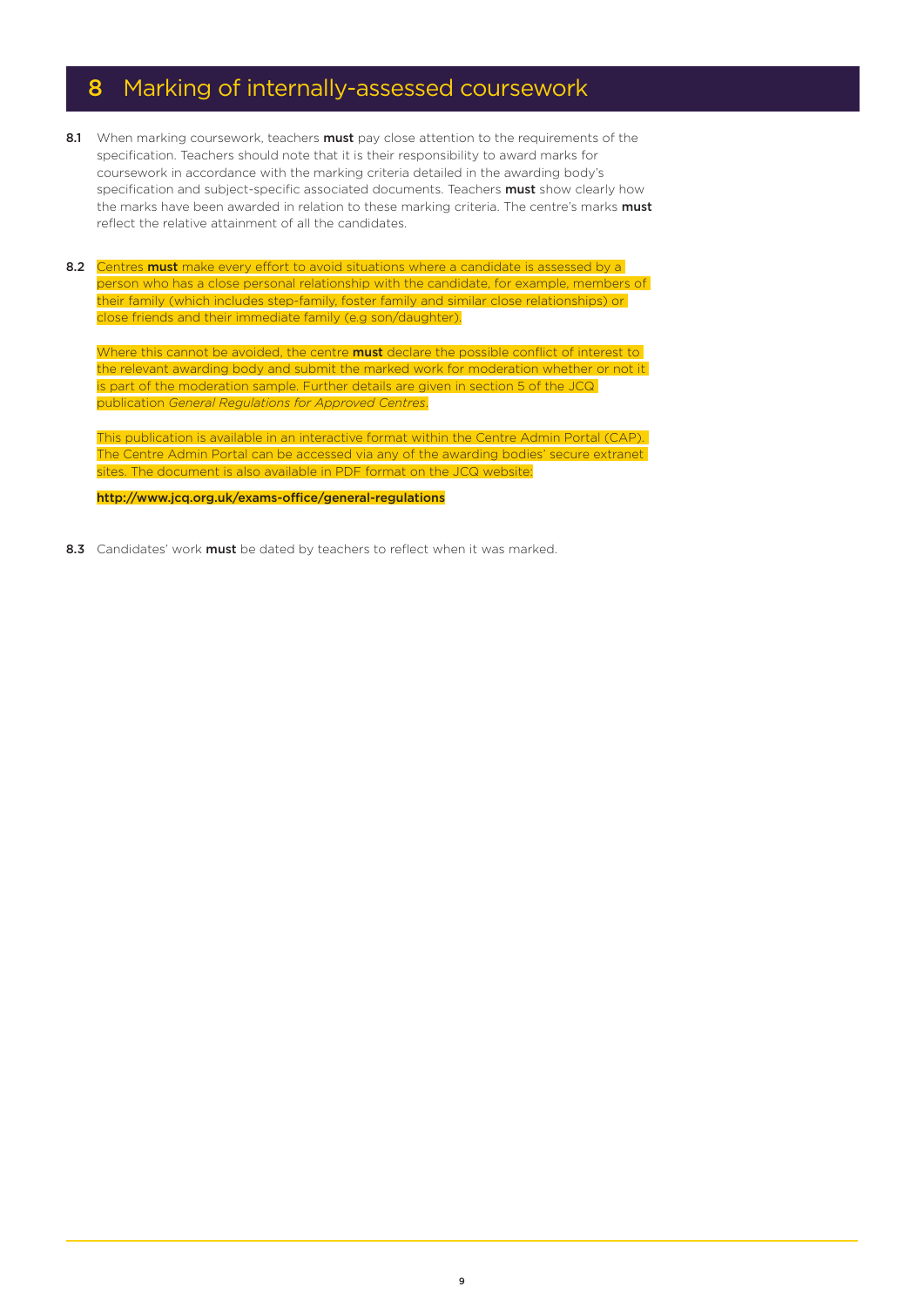### 9 Annotation

- 9.1 When coursework is marked, it **must** be annotated to show clearly how credit has been awarded.
- 9.2 Subject to any further guidance contained in awarding bodies' specifications, one of the following approaches should be adopted:
	- summary comments either on the work (usually at the end) or on a cover sheet;
	- key pieces of evidence flagged throughout the work by annotation either in the margin or in the text:
	- a combination of the above.
- 9.3 Indications as to how marks have been awarded should:
	- be clear and unambiguous;
	- be appropriate to the nature and form of the coursework;
	- facilitate the standardisation of marking within the centre;
	- enable the moderator to check the application of the assessment criteria to the marking.
- 9.4 Where appropriate to the type of work, the evidence to support the marks awarded should:
	- indicate where the assessment criteria have been met, e.g. by writing key phrases from the criteria (such as 'awareness of values', 'selects information', 'uses a variety of techniques') at the appropriate point in the work;
	- indicate any planning and processing not undertaken individually and provide details of any assistance or prompting given to the candidate.
- **9.5** Where a moderator cannot find evidence to justify the mark awarded to a candidate, the work may be returned to the centre for further explanation or the mark may be subject to adjustment.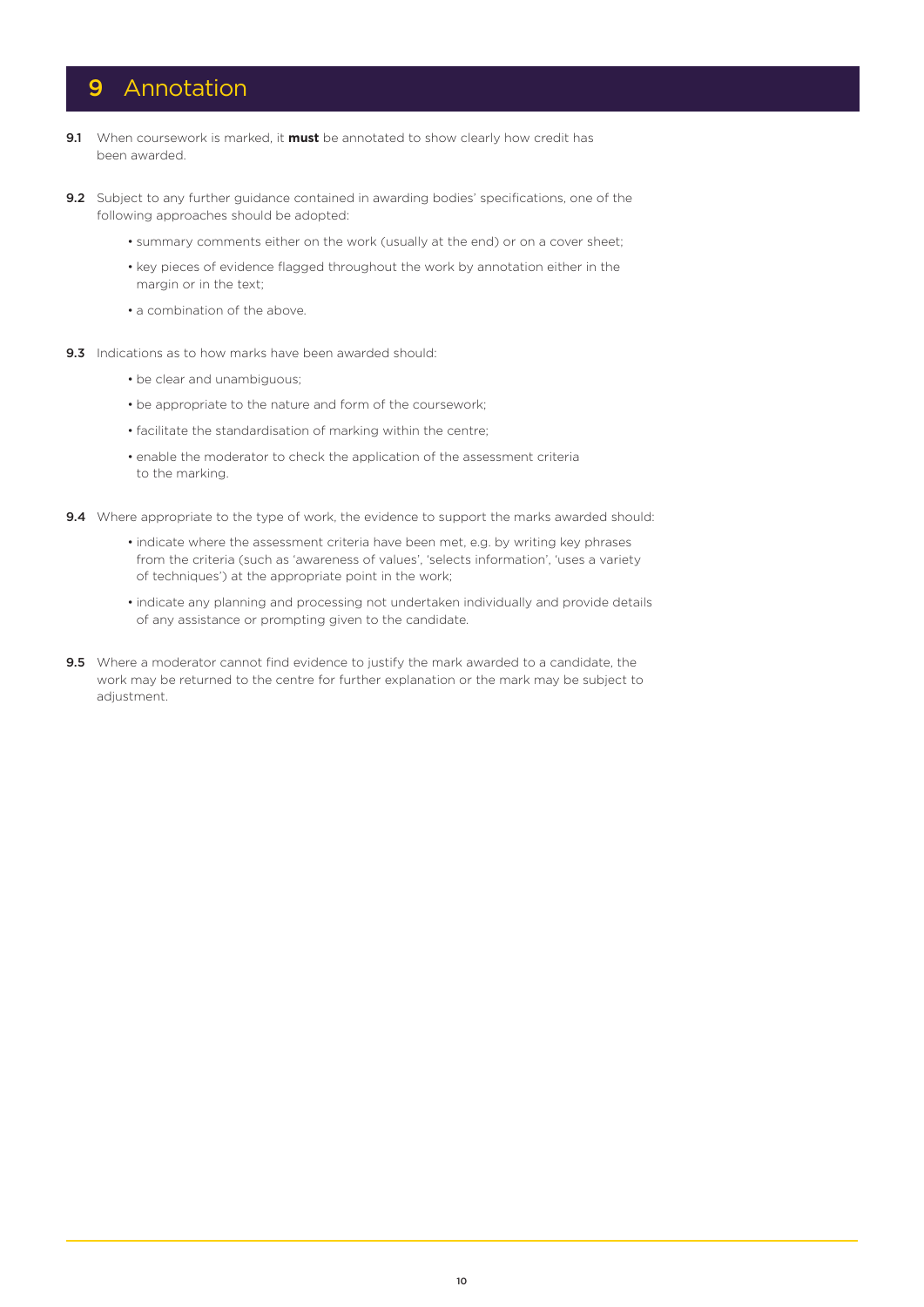# 10 Jointly-produced work

10.1 Unless the specification says otherwise, candidates may work together when undertaking research. However, candidates must provide an individual response as part of any task outcome.

Where an assignment may be undertaken as part of a group, each candidate must write up his/her own account of the assignment. Even if the data the candidates have is the same, the description of how the data was obtained and the conclusions drawn from it must be in each candidate's own words. Alternatively, where candidates are required to construct a product, they may collaborate in the construction of the product but their responses must be their own and their individual contribution clearly identified.

It must be possible to determine the contribution made by individual candidates.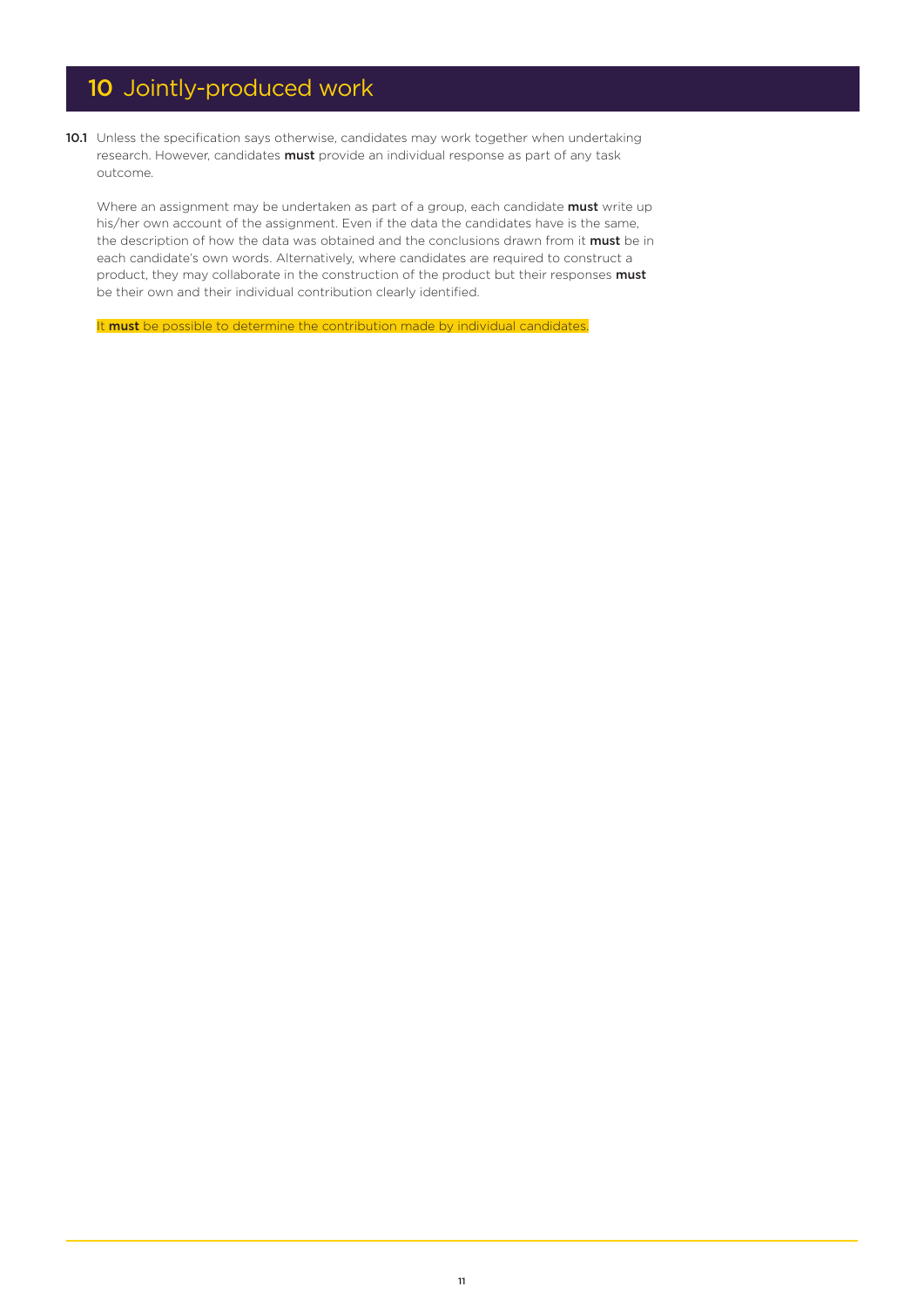# 11 Quality of language/written communication

11.1 Candidates should be aware of the need to use both clear communication and presentation in their coursework. Specifications will state whether quality of language will be assessed.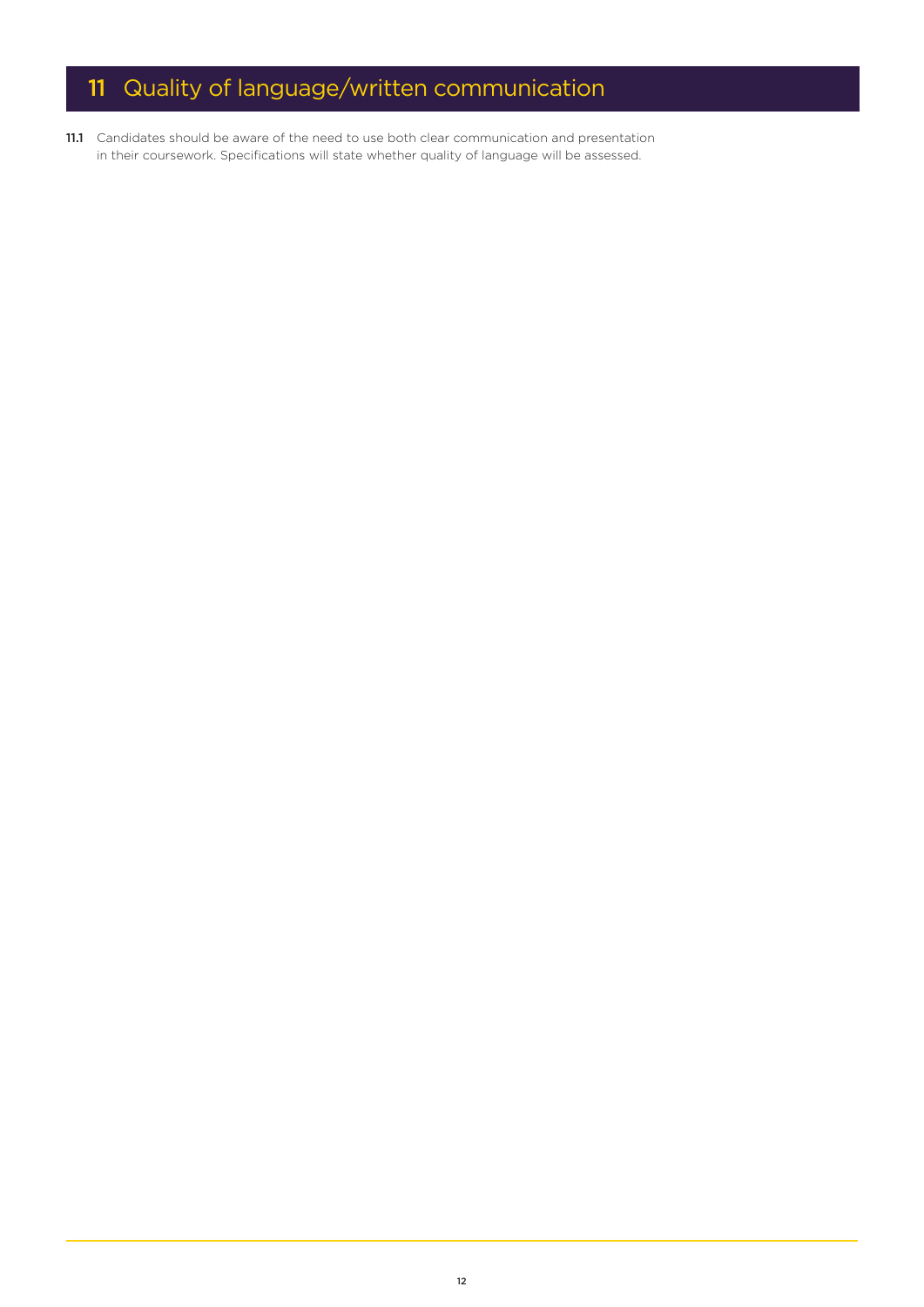# 12 Standardisation of marking within centres

- 12.1 Centres should use reference and archive materials including exemplar material provided by the awarding body or, where available, work in the centre from the previous year to help set the standard of marking within the centre.
- 12.2 Prior to marking, it is useful to undertake a trial marking exercise. Teachers should mark the same relatively small sample of work to allow for the comparison of marking standards. The exercise can take place at appropriate stages during the course and has three beneficial effects: it helps to bring about greater comparability in the marking standards; it may identify at an early stage any teachers whose standards are out of line with that of their colleagues; and it alleviates a heavy marking load at the end of the course.
- 12.3 Where the work for a component/unit has been marked by more than one teacher in a centre, internal standardisation of marking **must** be carried out. One of the following procedures should normally be used:
	- **Either** a sample of work which has been marked by each teacher is re-marked by the teacher who is in charge of internal standardisation;
	- or all the teachers responsible for marking a component/unit exchange some marked work (preferably at a meeting led by the teacher in charge of internal standardisation) and compare their marking standards.

Where standards are found to be inconsistent, the relevant teacher(s) should adjust their marks or re-consider the marks of all candidates for whom they were responsible. The new marks should be checked by the teacher in charge of internal standardisation.

- 12.4 Following completion of the marking and internal standardisation, the coursework must be retained by the centre, and not returned to the candidates, until after the closing date for reviews of moderation for the series concerned or until any appeal, malpractice or other results enquiry has been completed, whichever is later.
- 12.5 Centres must retain evidence that internal standardisation has been carried out.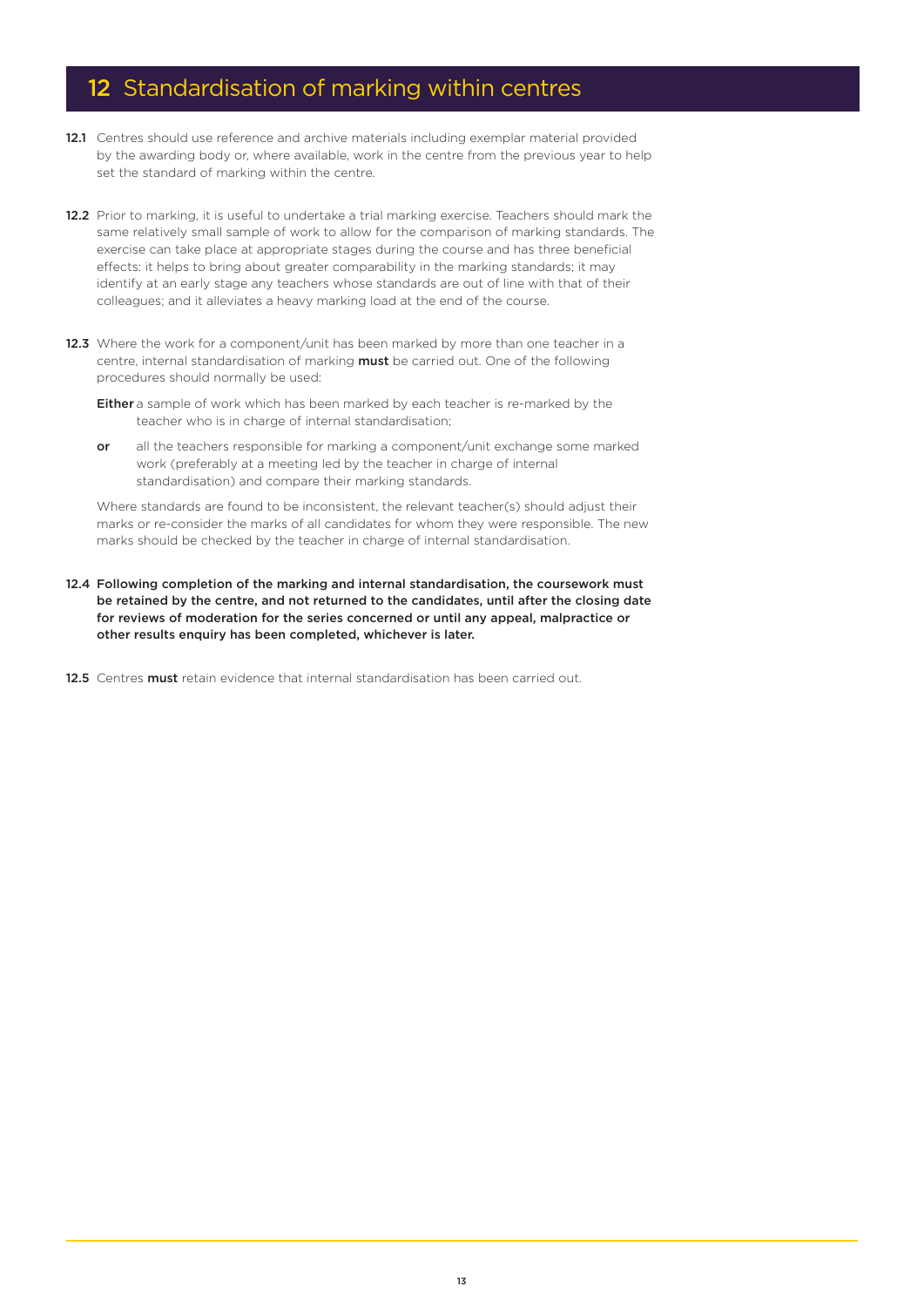# 13 Submission of marks for internally-assessed components

- 13.1 Awarding bodies will publish deadlines for the submission of marks.
- 13.2 Any documentation supplied by the awarding bodies must be completed in accordance with the instructions given and returned by the date specified. Unless instructed otherwise, centres should submit their coursework marks electronically.

#### It is the responsibility of centres to carefully check the marks they are submitting to an awarding body to minimise errors.

Marks for all candidates, not just the sample submitted, **must** be checked by the centre for both addition and transcription errors before submission.

13.3 Where a centre has been affected by circumstances beyond its control it may, in exceptional cases, be possible to grant a short extension. This is at the discretion of the awarding body. The centre **must** contact the awarding body as soon as possible to request such an arrangement.

It is important that centres are aware that the timely release of examination results will be put at risk if the deadlines for the submission of marks and samples are not adhered to

Awarding bodies will not accept late coursework marks where there are concerns as to the integrity of the marks.

- 13.4 Where centres submit their coursework marks electronically, the awarding body may also require a copy of the marks to be submitted to the moderator, along with any other documentation needed.
- 13.5 The centre must inform candidates of their centre assessed marks as a candidate can request a review of the centre's marking before marks are submitted to the awarding body.

Any review must be undertaken before marks are submitted to the awarding body. Sufficient time **must** be given to candidates to allow them to review copies of material, as necessary, and reach a decision. The centre **must** also allow sufficient time for the review to be carried out, to make any necessary changes to marks and to inform the candidate of the outcome, all before the awarding body's deadline. The review must be carried out by an assessor who has appropriate competence, has had no previous involvement in the assessment of that candidate and has no personal interest in the review. The reviewer must ensure that the candidate's mark is consistent with the standard set by the centre.

Centres **must** also make it clear to candidates that any centre assessed marks are subject to change through the moderation process.

Centres **must** inform the awarding body if they do not accept the outcome of a review.

The awarding bodies have produced a set of Frequently Asked Questions which may be found at:

<https://www.jcq.org.uk/exams-office/non-examination-assessments>

Although the Frequently Asked Questions apply to non-examination assessments, they equally apply to the qualifications covered by this document.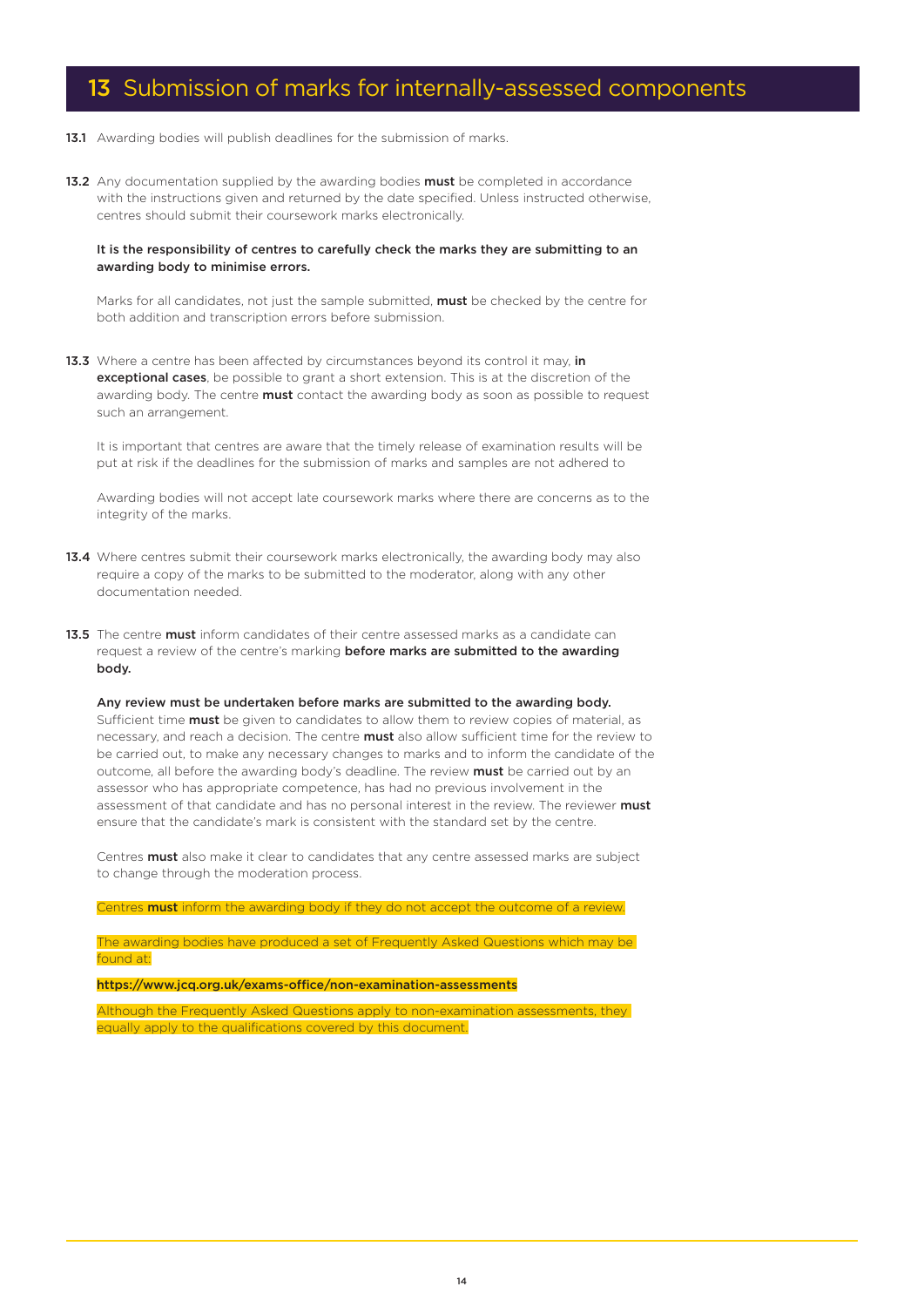# 14 Incomplete coursework

- 14.1 Where candidates are required to produce several distinct pieces of work, which are assessed separately, a candidate who fails to complete all parts of the work should be credited with the marks for the task(s) carried out unless the specification says otherwise. In some subjects, the tasks may be inter-dependent and teachers should follow the instructions in the specification when assessing incomplete work.
- 14.2 A candidate who fails to submit any coursework must be recorded as absent, and not awarded a mark of 'O' (zero), when marks are submitted.

A candidate who fails to submit coursework will receive a partially-absent subject grade in a multi-component qualification and an absent grade in a single component qualification, e.g. a Project qualification.

14.3 If none of the work is worthy of credit or where the authenticity of the work cannot be confirmed, a mark of 'O' (zero) must be awarded.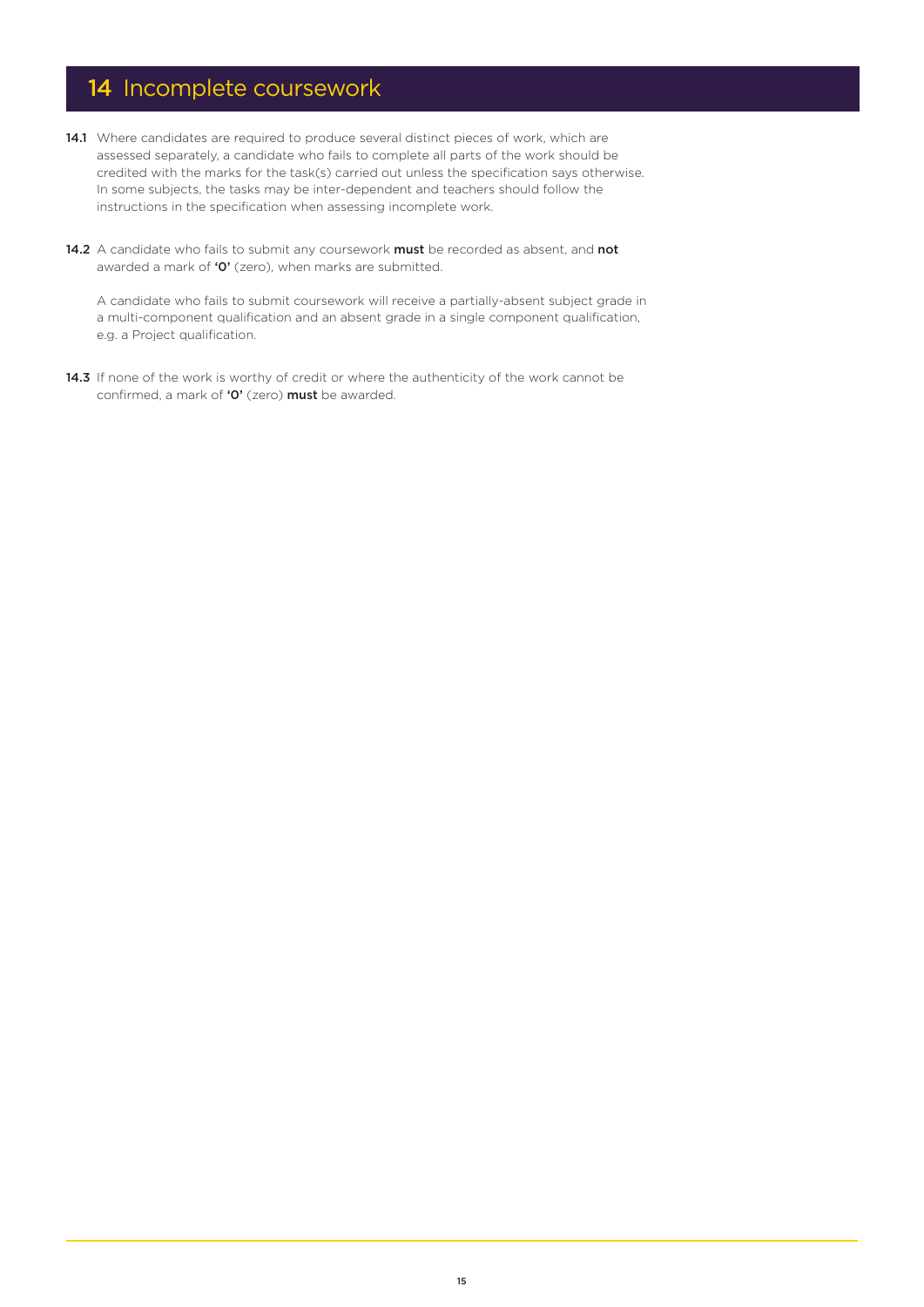# 15 Applications for special consideration in respect of incomplete course

- 15.1 If a candidate has temporarily experienced an illness or injury, or some other event outside of his/her control, which has had, or is reasonably likely to have had a material effect on his/her ability to take an assessment or demonstrate his/her level of attainment in an assessment, it may, in some subjects, be possible to accept a reduced quantity of coursework without penalty. However, all of the assessment objectives must have been covered at least once. This will not be possible if the specification only requires one piece. Where several pieces are required, the reduction will only be accepted if those pieces are testing the same criteria. It will not be possible to give this consideration in every case, for example, if work has not been submitted or the assessment objectives have not been satisfied.
- 15.2 Centres must not adjust candidates' marks. An application for special consideration should be submitted to the awarding body, attached to a breakdown of marks across the assessment objectives. Candidates must have been fully prepared for the course but unable to finish the work.

Awarding bodies **will not** normally agree a reduced amount of work in advance.

- 15.3 Candidates will not be eligible for special consideration if their preparation for or performance in coursework components is affected by failure to cover the course because of joining the class part way through. Candidates who change examination centres part way through a course will either have to make up the work which has been missed or accept that there will be a gap in their coursework which may have consequences upon the grade issued.
- 15.4 For further information on special consideration please refer to the JCQ publication *A guide to the special consideration process.* This publication is also available in an interactive format within the Centre Admin Portal (CAP). The Centre Admin Portal can be accessed via any of the awarding bodies' secure extranet sites. The document is also available in PDF format on the JCQ website:

[https://www.jcq.org.uk/exams-office/access-arrangements-and-special-consideration/](https://www.jcq.org.uk/exams-office/access-arrangements-and-special-consideration/regulations-and-guidance) [regulations-and-guidance](https://www.jcq.org.uk/exams-office/access-arrangements-and-special-consideration/regulations-and-guidance)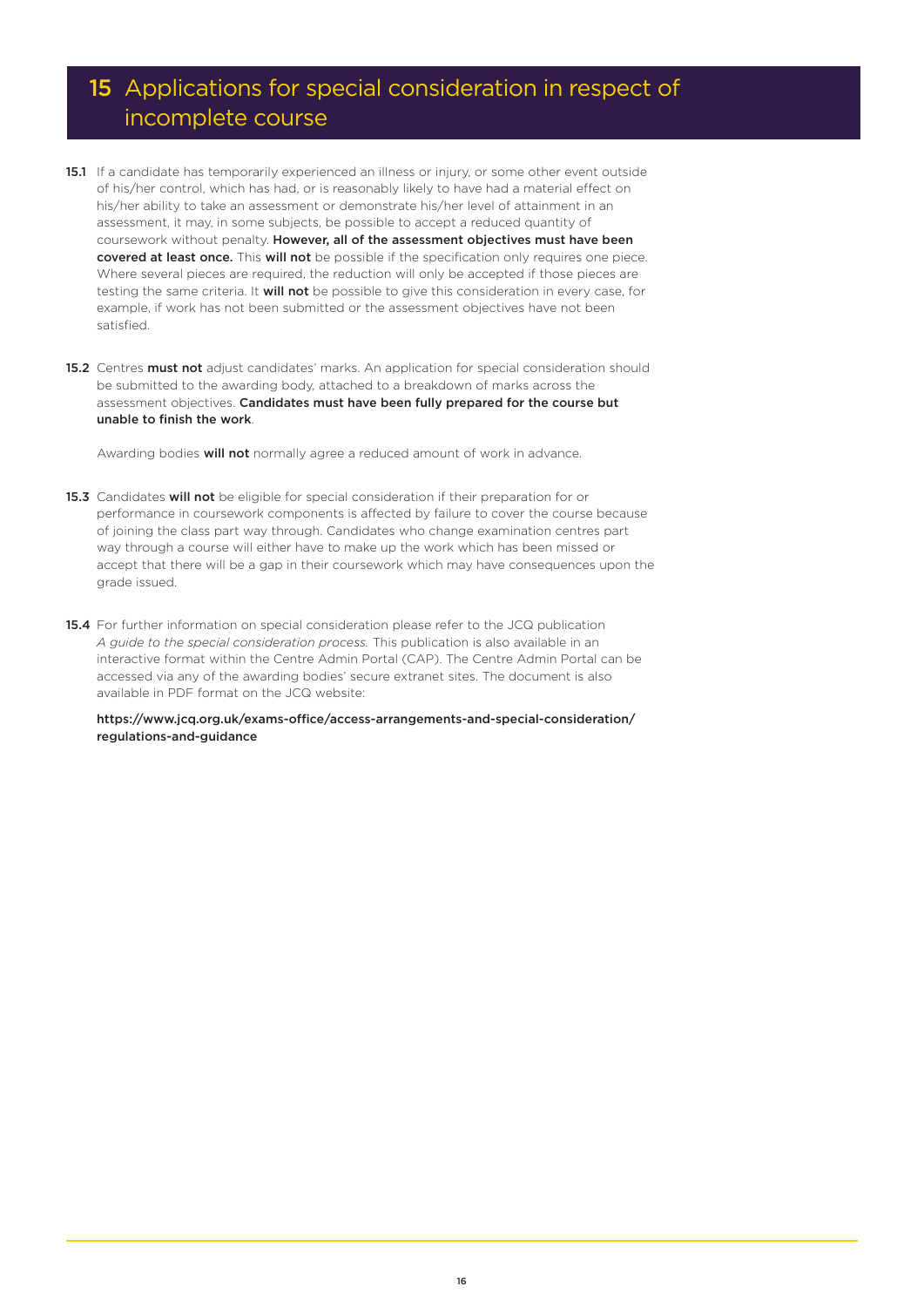### 16 Lost coursework

16.1 If a candidate's work has been lost within the examination centre and, despite every effort, it cannot be found or it has been accidentally destroyed, the circumstances must be reported immediately to the awarding body using JCQ Form 15 - JCQ/LCW‡. This form is available from the JCQ website:

#### http://www.jcq.org.uk/exams-office/coursework

Guidance is provided in the JCQ publication *A guide to the special consideration process.* This publication is also available in an interactive format within the Centre Admin Portal (CAP). The Centre Admin Portal can be accessed via any of the awarding bodies' secure extranet sites. The document is also available in PDF format on the JCQ website:

#### [https://www.jcq.org.uk/exams-office/access-arrangements-and-special-consideration/](https://www.jcq.org.uk/exams-office/access-arrangements-and-special-consideration/regulations-and-guidance) [regulations-and-guidance](https://www.jcq.org.uk/exams-office/access-arrangements-and-special-consideration/regulations-and-guidance)

- 16.2 The awarding body will consider whether it is appropriate to accept a mark for which there is no available evidence of attainment. This might occur in the following circumstances:
	- The centre must be able to verify that the work was done and that it was monitored whilst it was in progress.
	- The loss is not the consequence of negligence on the part of the candidate.
	- If only part of the work is lost and part of the work is available, further guidance must be sought from the relevant awarding body.
	- If the work was marked **before** it was lost or damaged, marks **must** be submitted in the usual way. Form 15 - JCQ/LCW‡ must be submitted both to the moderator and the awarding body by the deadline for the submission of internally-assessed marks or by the date by which the work should be despatched for moderation. No marks will be accepted after the issue of results.
	- If the work was not marked before it was lost or damaged, an estimated mark may be submitted on Form 15 – JCQ/LCW‡, based on the teacher's knowledge of the work up to the point where it was lost. Estimates **must not** include any supposition as to what the candidate might have achieved if the work had been finished. Estimates must not be submitted on mark sheets, only on Form 15 – JCQ/LCW‡. No estimated marks will be accepted after the issue of results.

‡AQA and OCR centres must not submit Form 15 – JCQ/LCW. Applications must be submitted online using e-AQA or OCR Interchange as appropriate.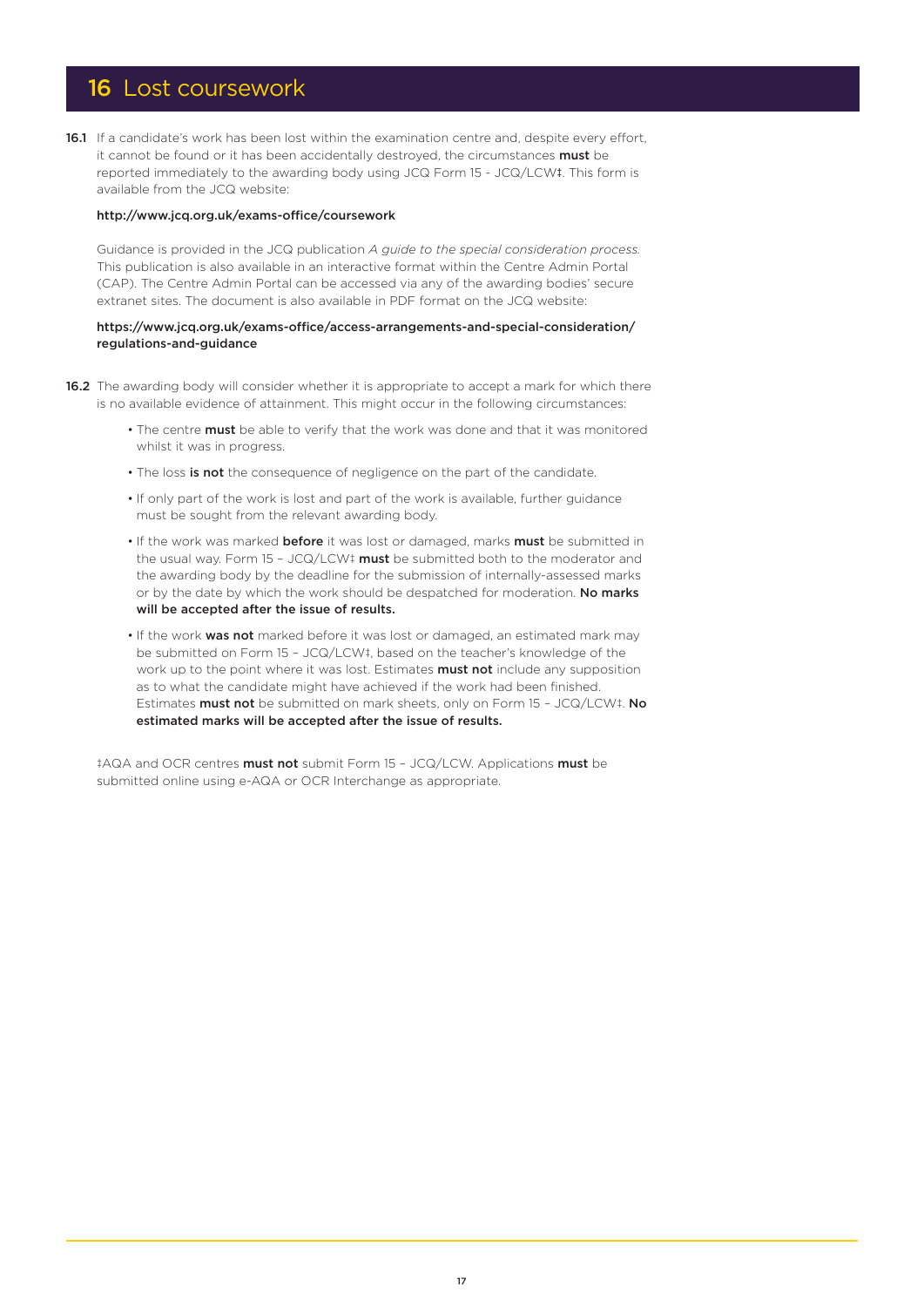# 17 Re-use of coursework marks by candidates

- 17.1 In unitised specifications the result of a coursework unit is available, like the result of any other unit, for re-use after certification subject to the availability of the specification in a future examination series.
- 17.2 Candidates who re-sit a unit may submit new, amended or enhanced coursework. Centres must check awarding body specifications.

Centres **must** be aware of the need to authenticate candidates' work, as detailed in section 7. They **must** ensure that any additional assistance is recorded and taken into account when marking the work (or submitted to the external examiner) in the normal way, as detailed in section 2. In the case of amended or enhanced coursework, this **must** include additional assistance received before the previous submission or following feedback from that submission. However, candidate knowledge of the previous breakdown of marks **does not** need to be regarded as additional assistance.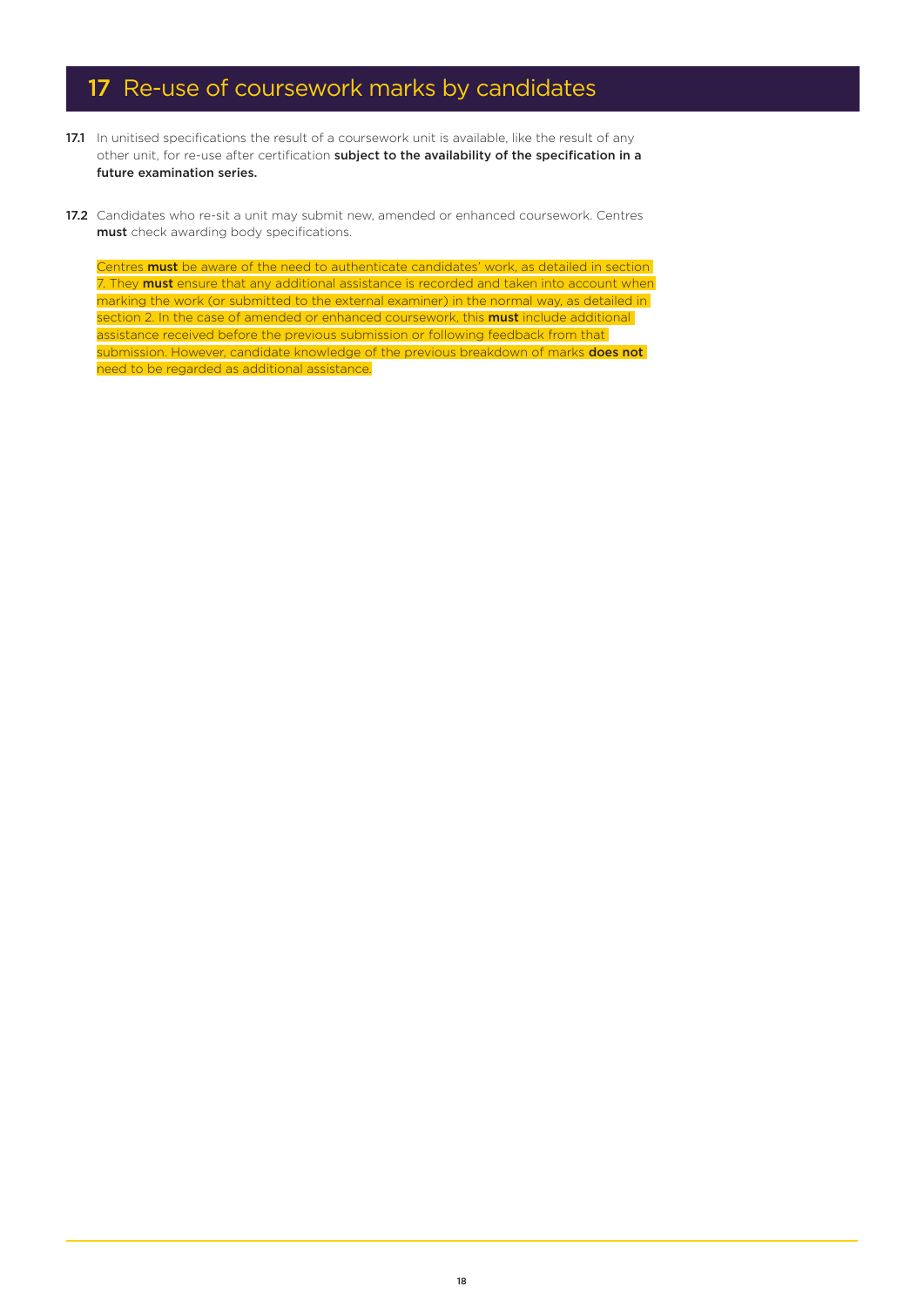### 18 External moderation

- 18.1 The purpose of moderation is to bring the marking of internally-assessed components in all participating centres to an agreed standard. All centres are required by awarding bodies to submit to moderation as described below.
- 18.2 The most common procedure is postal moderation, where the centre submits a sample of work to the moderator. For certain components however, the moderator may visit the centre to moderate the sample of work.
- 18.3 Different procedures may apply where work is ephemeral (i.e. there is no permanent endproduct).
- 18.4 By the date specified, each centre must submit to the awarding body:
	- details of marks awarded;
	- confirmation that internal standardisation has been carried out as required;
	- any other documentation as the specification or the awarding body may require.
- 18.5 The awarding body (or the moderator on behalf of the awarding body) normally specifies the candidates whose work is required for moderation by name/number. The sample should include work from across the range of attainment at the centre.

#### It is the responsibility of centres to ensure that moderators receive the correct samples of work to review.

- 18.6 For visiting moderation, a visit is arranged for a date and time convenient to both the centre and moderator.
- 18.7 During the moderation process the moderator assesses the sample work using the published marking criteria in the specification.
- 18.8 The moderator marks are compared with the centre marks for the sample of work. If the differences between the moderator marks and the centre's marks exceed the specified tolerance, adjustments may be applied to the centre's marks.
- 18.9 If further evidence of the centre's marking is required, the moderator may request some or all of the remaining work which must have been kept securely and be available.
- 18.10 If the moderator significantly disagrees with the centre's rank order (perhaps because internal standardisation has not been carried out effectively) the awarding body may ask the centre to re-consider its marks. Alternatively, the moderator's marks may be applied to all candidates in the centre and, in some circumstances, a charge may be made.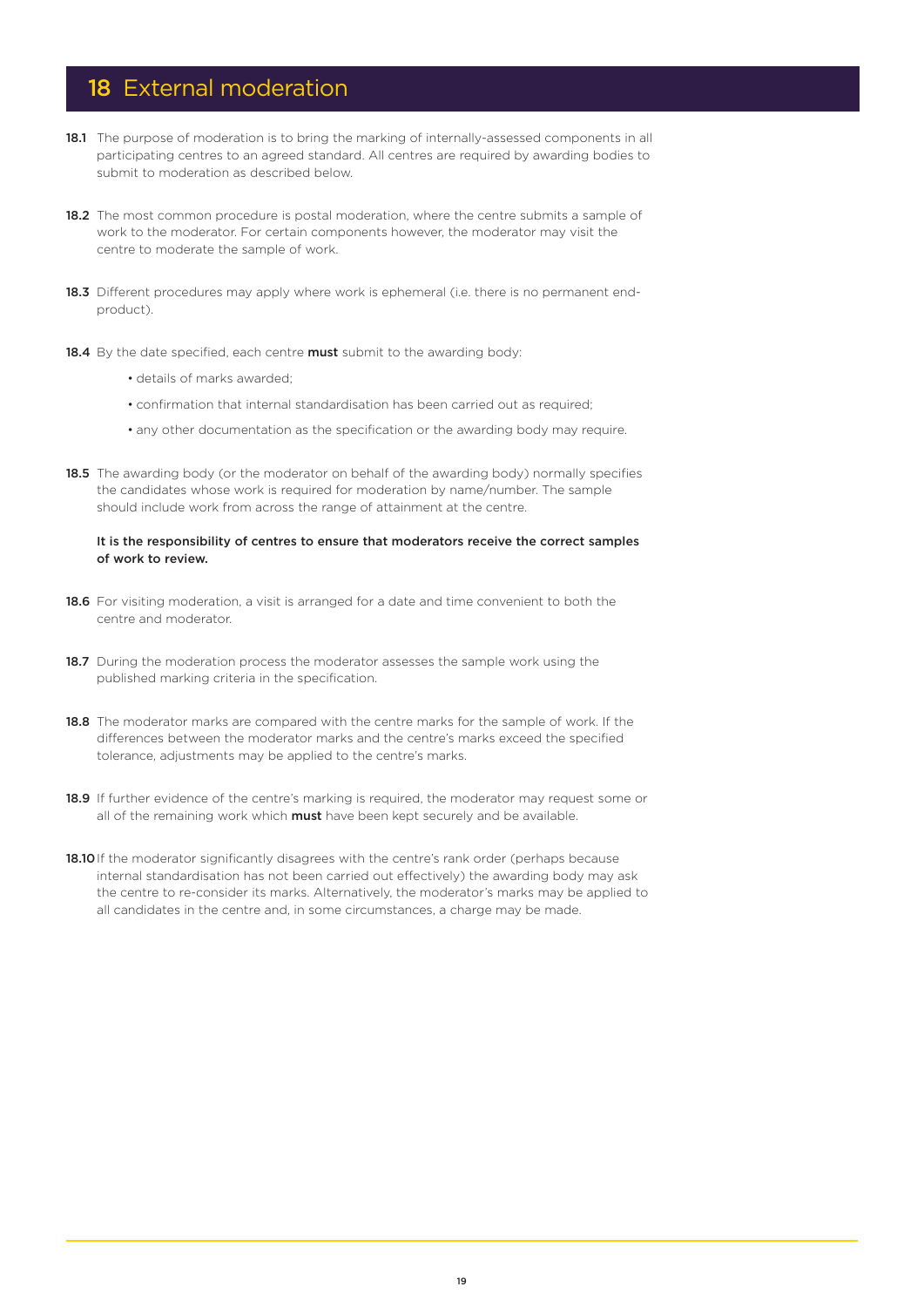### 19 Feedback to centres

- 19.1 Following moderation the final marks are provided to centres electronically with the results. Feedback forms from the moderator are made available to centres, either in hard copy format or electronically, and provide advice on the following:
	- how appropriate the tasks were (where set by the centre) and the coverage of the assessment objectives;
	- the accuracy of the centre's assessments against the criteria and in relation to the agreed standard for the component/unit;
	- the efficiency of the centre's administration.
- 19.2 The advice given on the feedback forms will be constructive, objective and supported by fact or judgement. It will be sufficiently detailed to explain any differences between the centre's assessments and the agreed standard for the component/unit. It should enable centres to take remedial action where necessary before the next submission of internallyassessed work.
- 19.3 Comments on the accuracy of a centre's assessments may be made even if no adjustment is applied. For example, if the difference between the moderator marks and the centre marks is only just within the specified tolerance, the moderator will normally provide advice on the standard of marking.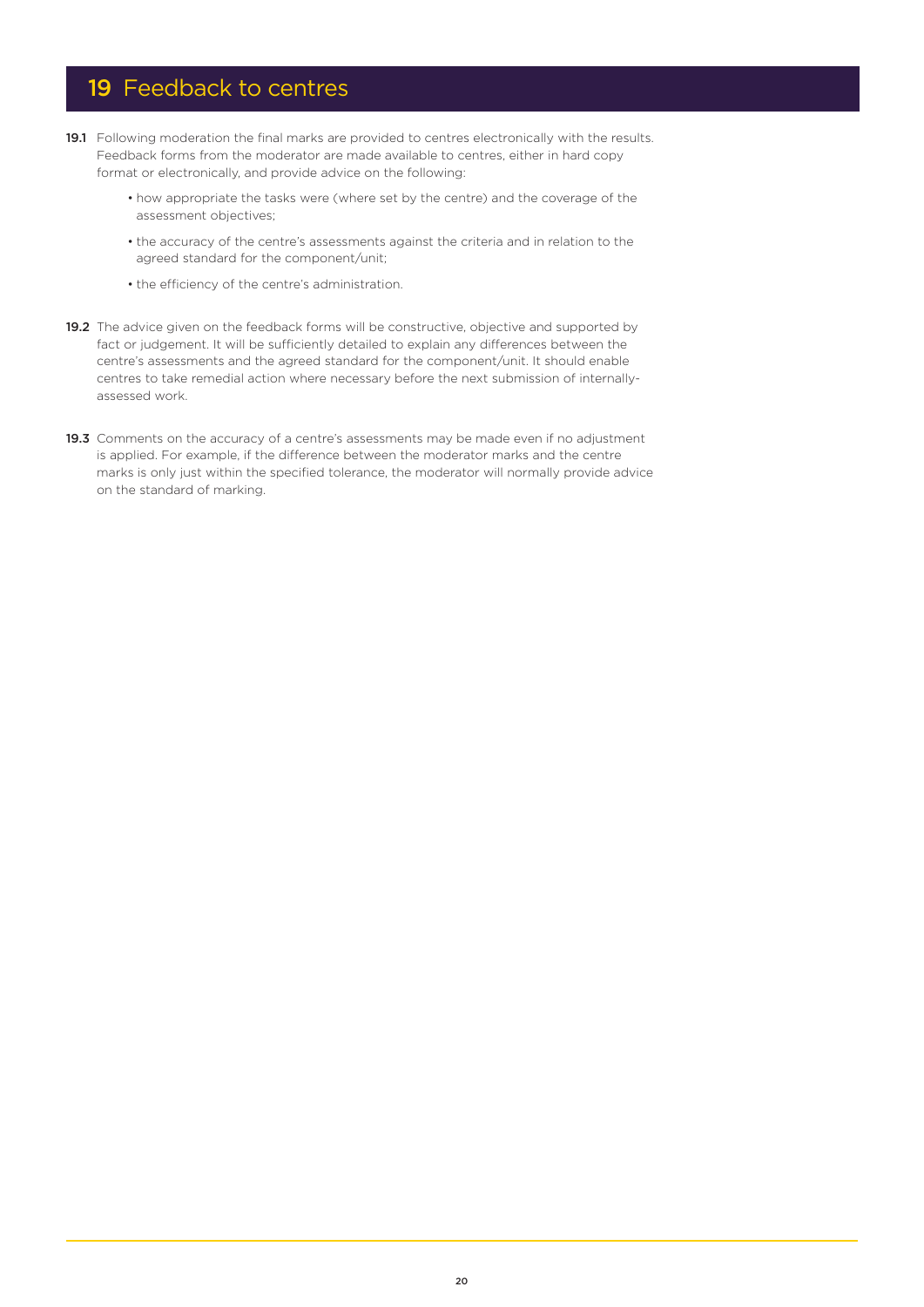# 20 Externally-assessed coursework

- 20.1 In some specifications, coursework is externally-assessed. The coursework of all candidates, and where required the authentication statements, must be sent by a specified date to an awarding body/examiner for marking.
- 20.2 Externally-assessed coursework will not necessarily be returned to centres automatically. Where the work is not returned to centres, it is treated in the same way as examination scripts and centres will be required to request such work under access to scripts arrangements. For further information on access to scripts arrangements, centres should refer to the JCQ publication *Post Result Services, Information and guidance for centres*. This publication is available on the JCQ website:

#### <http://www.jcq.org.uk/exams-office/post-results-services>

Feedback forms will not accompany any externally-assessed coursework returned to centres.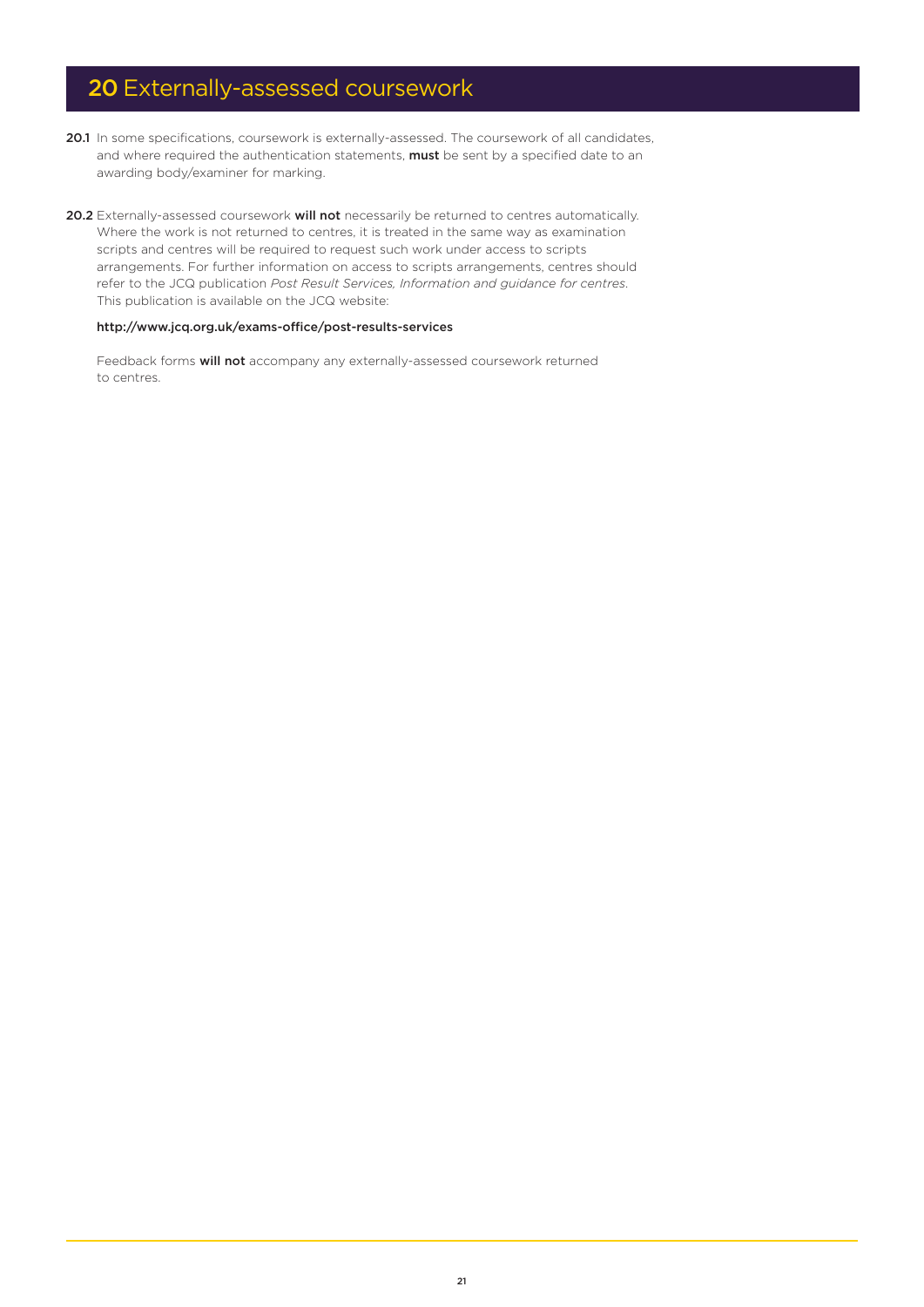### 21 Return of work to centres

- 21.1 Moderators will return work directly to centres where instructed to do so by the awarding body. Coursework assessments submitted electronically will not normally be returned to centres.
- 21.2 Centres are required to retain candidates' marked coursework, under secure conditions, whether or not it was part of the moderation sample, until all possibility of a review of moderation has been exhausted or until any appeal, malpractice or other results enquiry has been completed, whichever is later. Where retention is a problem, because of the nature of the coursework, some form of evidence (e.g. photographic, audio or media recording) must be available. Centres are requested to keep a record of the examination numbers and names of those candidates whose work is included in the sample sent to or seen by moderators. This information may be required if there is a review of moderation at a later date. In the case of coursework stored electronically within the centre, protection from corruption should also be considered.
- 21.3 An awarding body will retain exemplar work for archive and standardisation purposes. For information on copyright please see paragraphs 6.12 to 6.19 of the JCQ publication *General Regulations for Approved Centres*.

This publication is available in an interactive format within the Centre Admin Portal (CAP). The Centre Admin Portal can be accessed via any of the awarding bodies' secure extranet sites. The document is also available in PDF format on the JCQ website:

#### <http://www.jcq.org.uk/exams-office/general-regulations>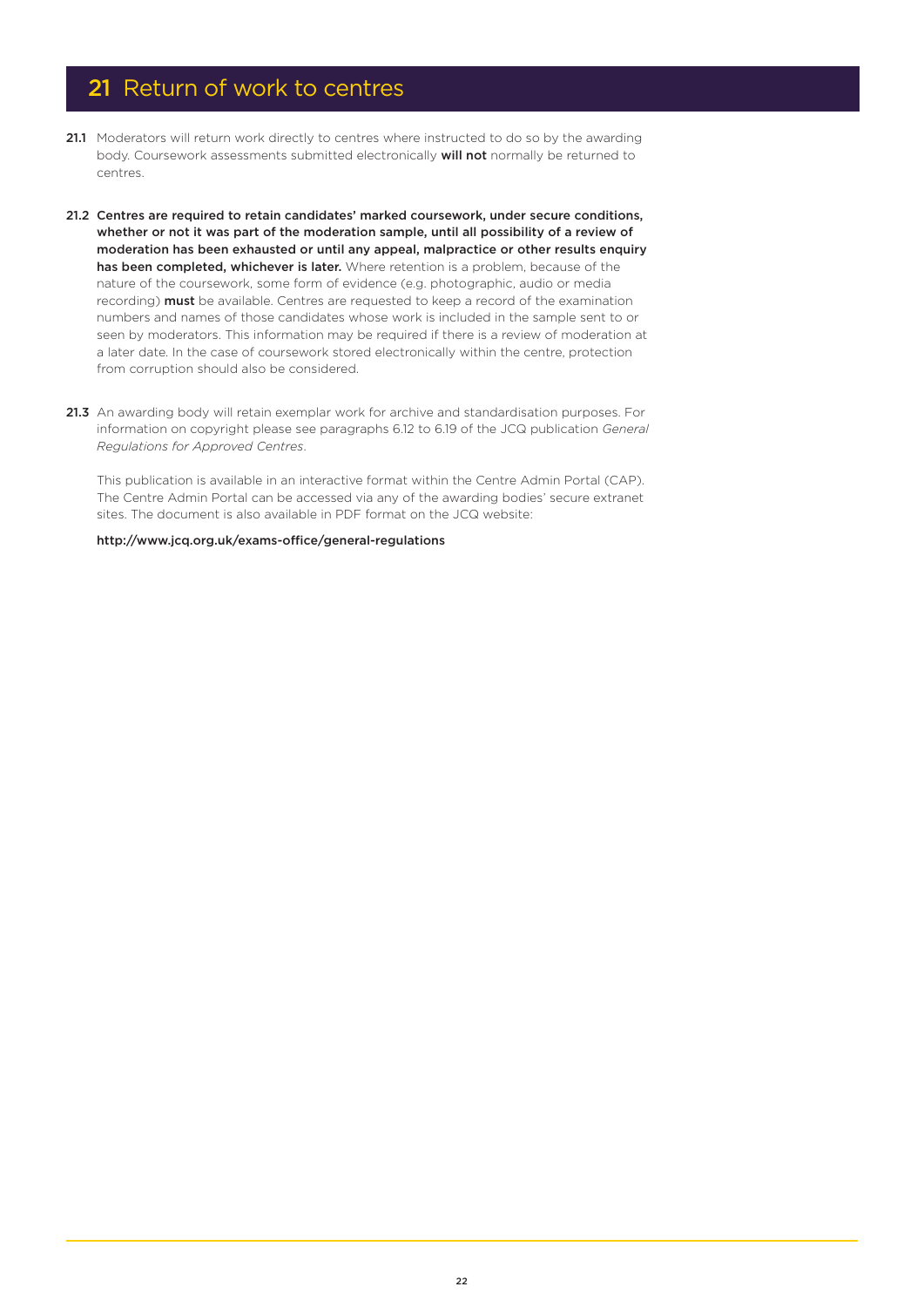# 22 Centre consortium arrangements

- 22.1 In cases where all candidates from different centres have been taught and are assessed together, centres must inform the awarding body of the relevant internally-assessed components/units and the centres involved. Centres in such an arrangement are referred to as a consortium.
- 22.2 The centres in the consortium must nominate a consortium co-ordinator who undertakes to liaise with the awarding body on behalf of all the centres.
- 22.3 Consortium co-ordinators must complete Form JCQ/CCA *Centre consortium arrangements for centre assessed work*, which is accessible via the Centre Admin Portal (CAP), for each examination series and for each specification with one or more internally-assessed components/units that has been taught jointly.

Co-ordinators **must** submit the form by the published deadline.

- 22.4 The centres must carry out internal standardisation of the marking of coursework across the consortium.
- 22.5 The awarding body will allocate the same moderator to each centre in the consortium and the candidates will be treated as a single group for the purpose of moderation.
- 22.6 If a consortium requests a review of moderation, the work must be available from all the centres in the consortium, as it is the original sample that is reviewed.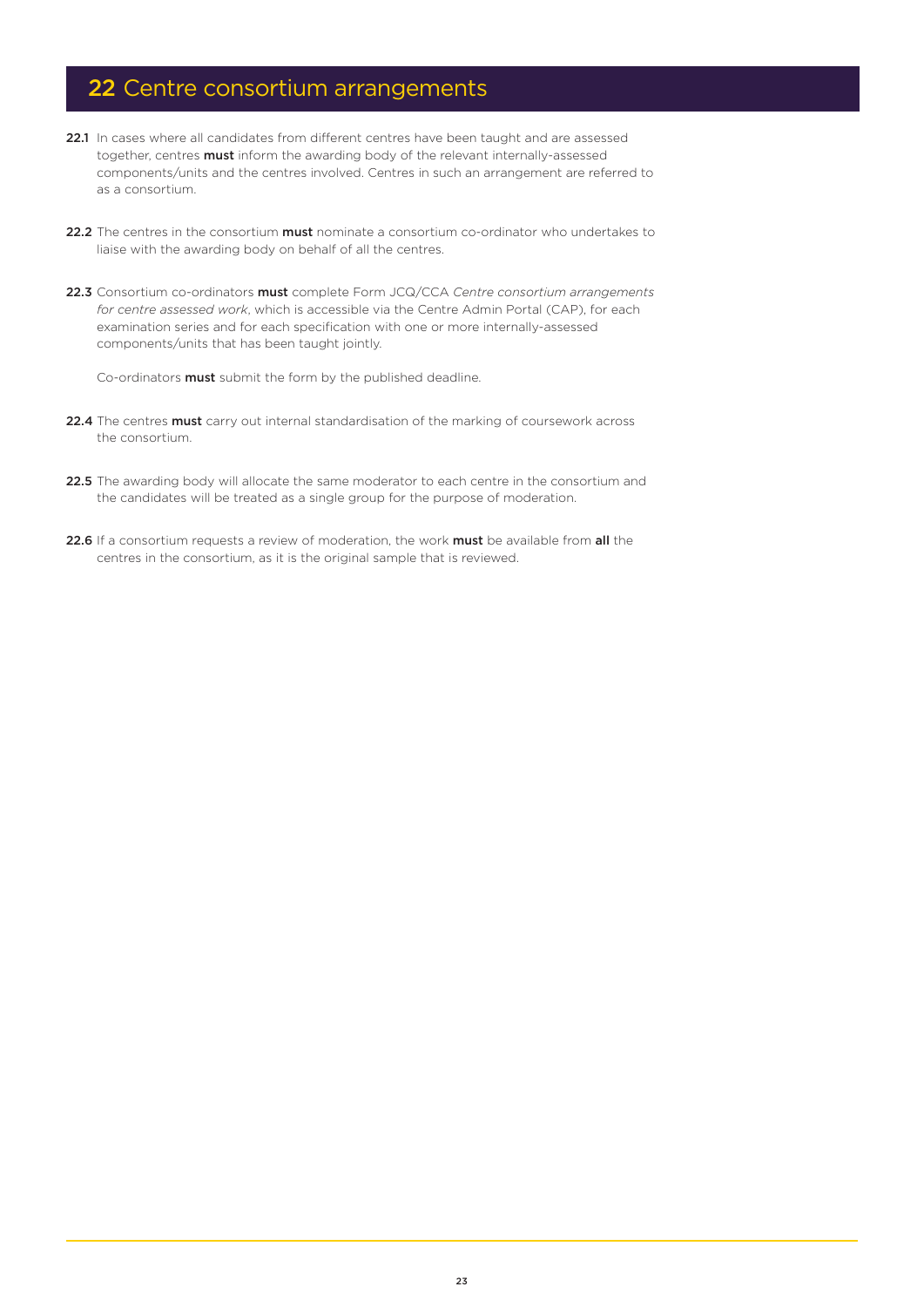### 23 Reviews of moderation

- 23.1 Centres can request a review of moderation (Service 3) to ensure that the assessment criteria have been fairly, reliably and consistently applied. This service is not available if the centre's coursework marks have been accepted without change by an awarding body.
- 23.2 The review of moderation:
	- is a process in which a second standardised moderator reviews the work of the first standardised moderator. The second moderator sees the original marks and any annotations made by the first moderator to gain a full and clear understanding of whether the assessment criteria have been applied as intended;
	- is a process to ensure that the first moderator has made an accurate judgement on the centre's ability to mark the work to the agreed national standard;
	- is undertaken on the original sample of candidates' work;
	- includes feedback similar to that provided following the original moderation. (If centre marks are reinstated, feedback may not be provided.)

#### The moderator undertaking a review of moderation must consider the marks given by the previous moderator and can only make a change to the outcome of moderation if an error occurred in the initial moderation process.

- 23.3 A review of moderation will not be undertaken upon the work of an individual candidate or the work of candidates not in the original sample (unless there was a fault in the selection of the original sample, e.g. insufficient candidates included).
- 23.4 The coursework submitted for a review of moderation:
	- must be despatched to the moderator within three working days following the receipt of instructions from the awarding body. Failure to meet this undertaking may delay the outcome of the review of moderation, or result in the review of moderation being cancelled;
	- must be the original work submitted for moderation;
	- must have been kept under secure conditions;
	- must not have been returned to the candidates
- 23.5 An equivalent sample may be requested by the awarding body where the original sample of candidates' work has been lost.
- 23.6 Externally-assessed coursework will be treated as examination scripts for the purposes of enquiries about results. Centres should request a review of marking (Service 2) or a priority review of marking (Priority Service 2) as appropriate to the level of the qualification.
- 23.7 For further information on reviews of marking and reviews of moderation please refer to the JCQ publication *Post Result Services, Information and guidance for centres*. This publication is available on the JCQ website:

<http://www.jcq.org.uk/exams-office/post-results-services>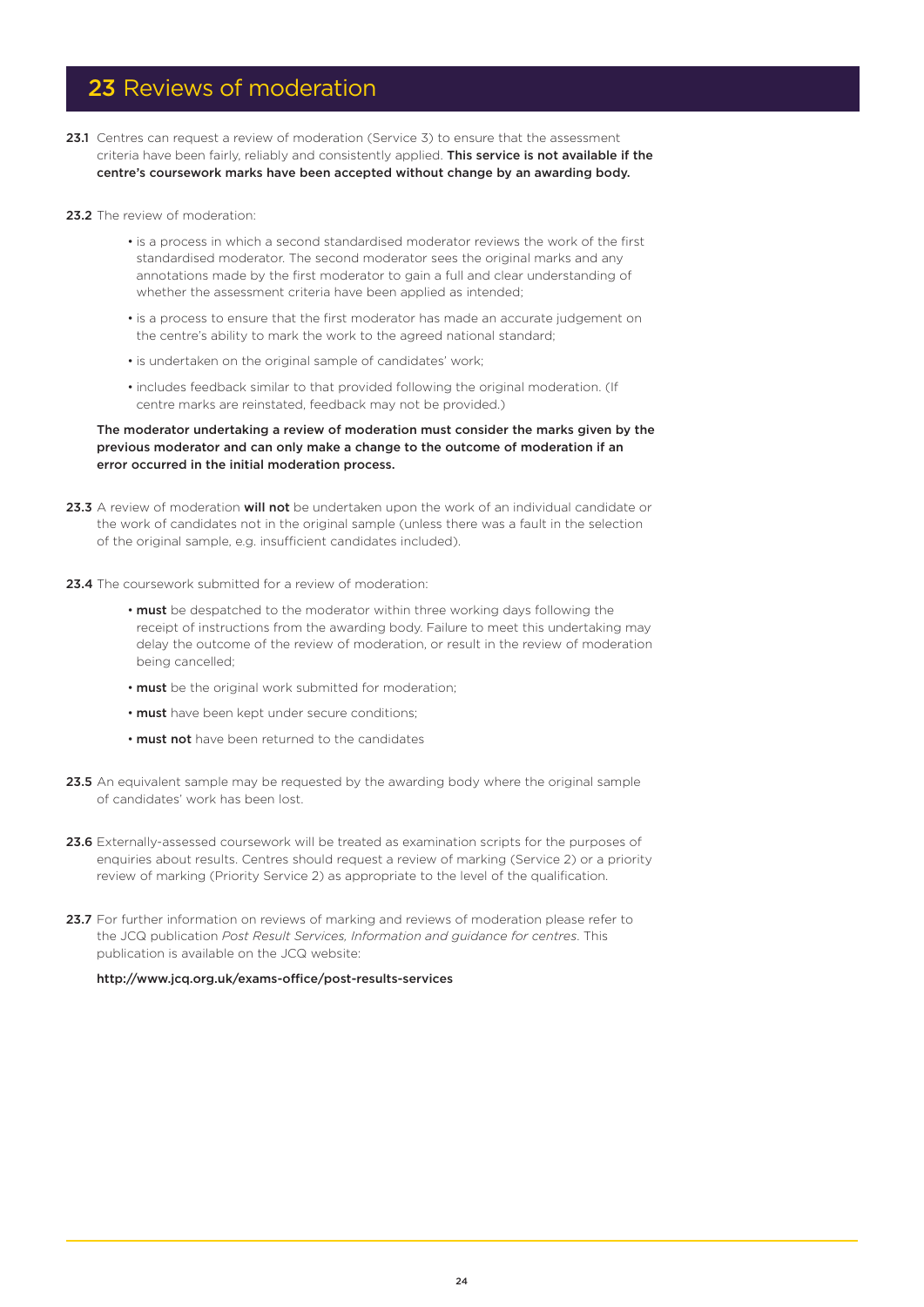### 24 Access issues

- 24.1 When choosing specifications, candidates must be made aware of the skills which they will be required to demonstrate in coursework components/units. If they choose a specification where they **will not** be able to demonstrate attainment in all parts of the assessment, they will be unable to gain all of the available credit.
- 24.2 It is possible for awarding bodies to agree arrangements so that candidates with disabilities can access the assessment(s). These arrangements must be made in advance of examinations and assessments. Centres should refer to the JCQ publication *Access Arrangements and Reasonable Adjustments*.

This publication is available in an interactive format within the Centre Admin Portal (CAP). The Centre Admin Portal can be accessed via any of the awarding bodies' secure extranet sites. The document is also available in PDF format on the JCQ website:

#### <http://www.jcq.org.uk/exams-office/access-arrangements-and-special-consideration>

24.3 Centres must ensure that, where coursework is marked by teachers, credit is only given for skills demonstrated by the candidate working independently. Access arrangements must not undermine the integrity of the qualification.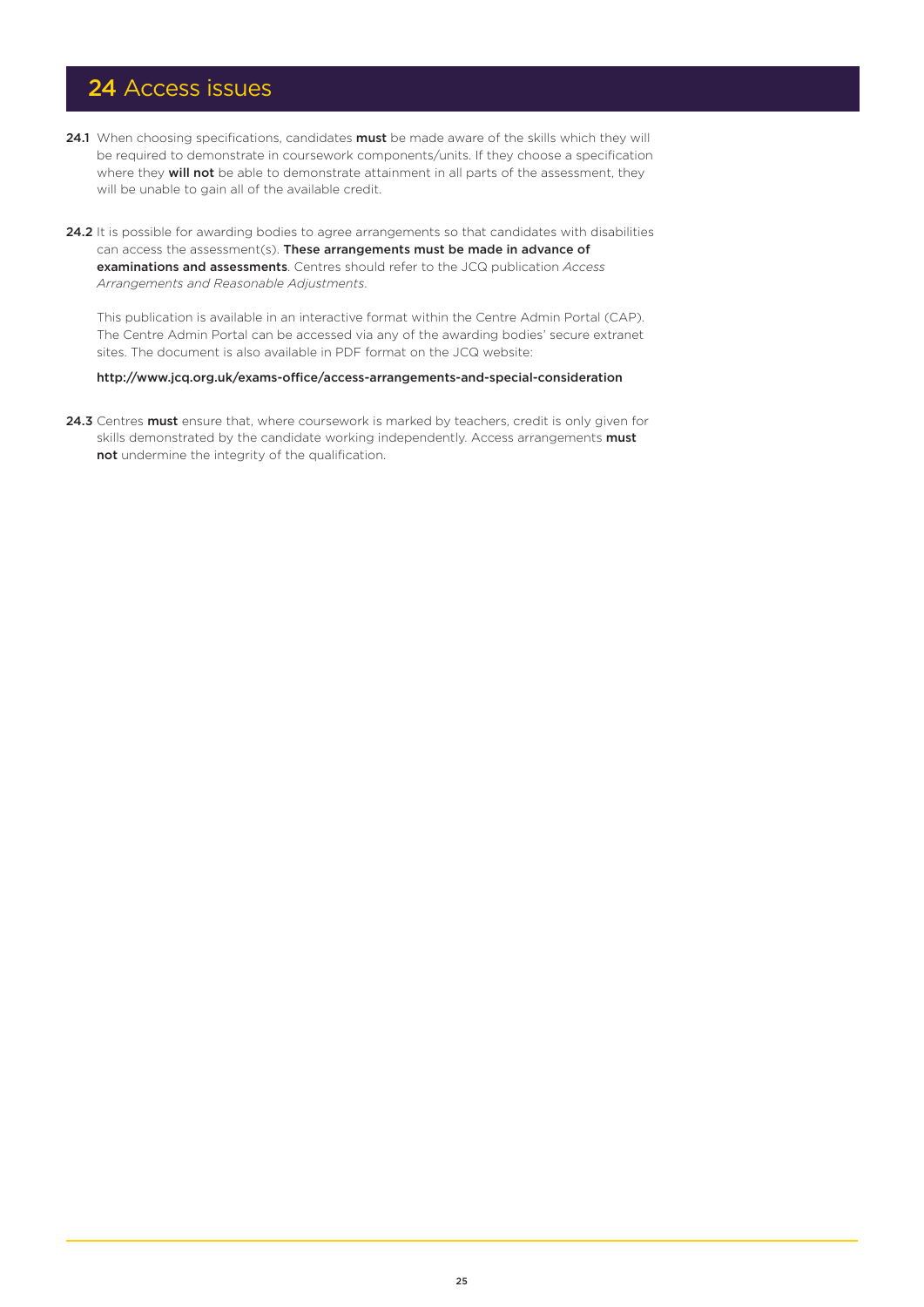### Declaration of authentication – coursework assessments

Each candidate **must** sign a declaration when submitting their coursework to their subject teacher for final assessment. This is to confirm that the work is their own and that any assistance given and/or sources used have been acknowledged. Ensuring that they do so is the responsibility of centres.

(A candidate is defined as someone for whom an entry is in place for the unit or qualification.)

Awarding bodies may issue Declaration of authentication forms to centres, which will replicate some or all of the wording detailed below. Alternatively, the following text may be used as guidance by those centres who wish to create their own documentation.

The work you submit for assessment **must** be your own.

If you copy from someone else, allow another candidate to copy from you, or if you cheat in any other way, you may be disqualified from at least the subject concerned.

# Declaration by candidate

I have read and understood the Information for candidates – coursework assessments. I have produced the attached work without assistance other than that which is acceptable under the scheme of assessment.

(For ELC qualifications if necessary, the teacher can complete this section on behalf of the candidate. The text **must** be explained to the candidate before the teacher signs the form.)

Candidate's name:………………………………………………………………….………………………………………………………………….

Candidate's signature:………………………………………………………………………… Date:……………………………………

# Declaration by teacher

I confirm that:

1. the candidate's work was conducted under the conditions laid out by the specification;

2. I have authenticated the candidate's work and am satisfied that to the best of my knowledge the work produced is solely that of the candidate.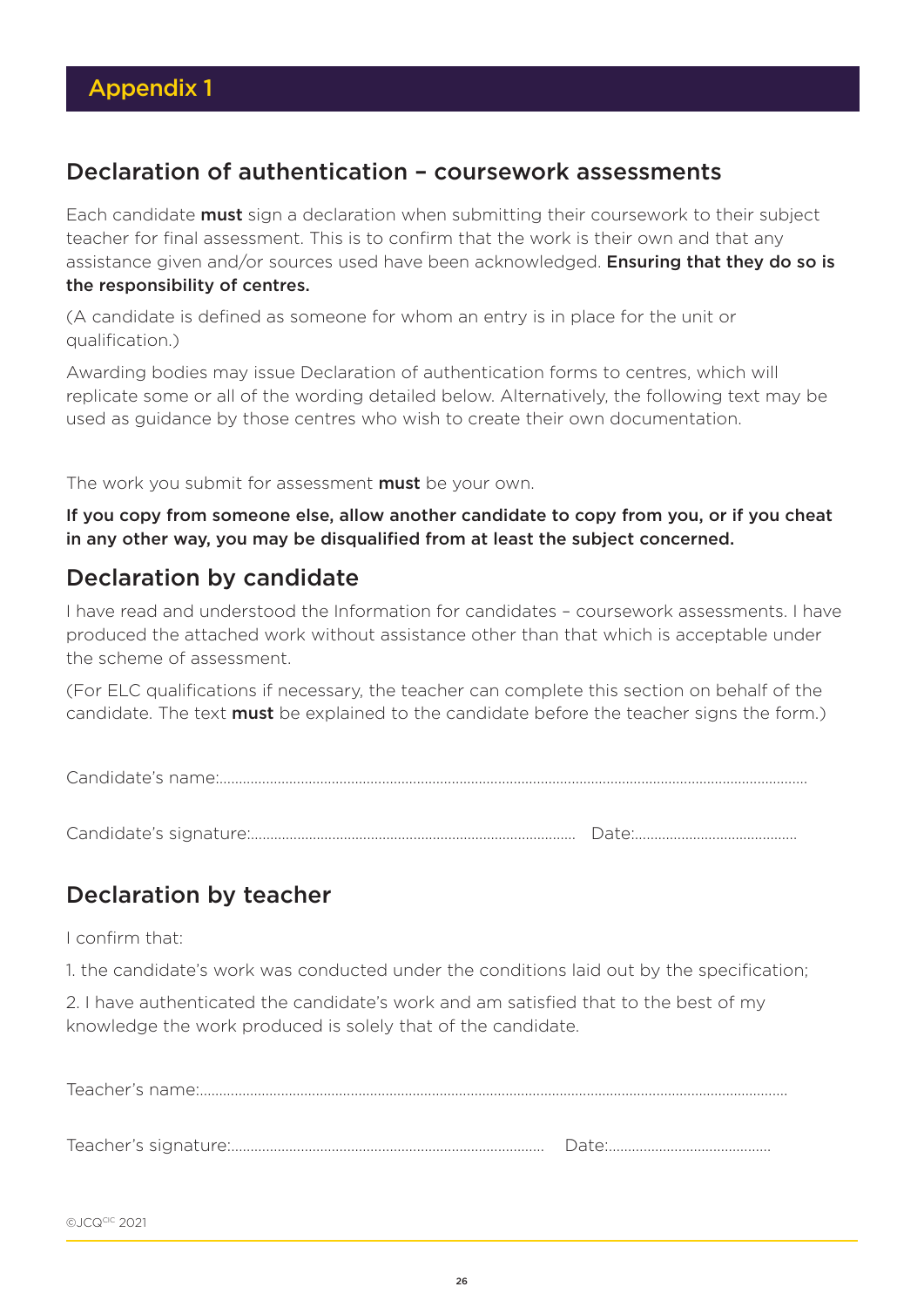### Information for candidates – coursework assessments

This notice has been produced on behalf of: AQA, City & Guilds, CCEA, OCR, Pearson and WJEC



This document tells you about some things that you **must** and **must not** do when you are completing coursework.

When you submit any coursework for marking, you will be asked to sign an authentication statement confirming that you have read and followed these regulations.

If there is anything that you do not understand, you **must** ask your teacher.

Coursework provides you with an opportunity to do some independent research into a topic. The research you do will involve looking for information in published sources such as textbooks, encyclopedias, journals, TV, radio and on the internet.

Using information from published sources (including the internet) as the basis for your coursework is a good way to demonstrate your knowledge and understanding of a subject. You must take care how you use this material though - you cannot copy it and claim it as your own work

The regulations state that:

'the work which you submit for assessment must be your own';

'you must not copy from someone else or allow another candidate to copy from you'.

If you use the same wording as a published source, you **must** place quotation marks around the passage and state where it came from. This is called 'referencing'. You **must** make sure that you give detailed references for everything in your work which is not in your own words. A reference from a printed book or journal should show the name of the author, the year of publication and the page number, for example: (Morrison, 2000, p 29).

For material taken from the internet, your reference should show the date when the material was downloaded and **must** show the precise web page, not the search engine used to locate it. This can be copied from the address line. For example: http://news.bbc.co.uk/onthisday/hi/ dates/stories/october/28/newsid\_2621000/2621915.stm, downloaded 5 February 2022.

You may be required to produce a bibliography at the end of your work. This **must** list the full details of publications you have used in your research, even where these are not directly referred to, for example: Curran, J. *Mass Media and Society* (Hodder Arnold, 2005).

If you copy the words or ideas of others and do not show your sources in references and a bibliography, this will be considered as cheating.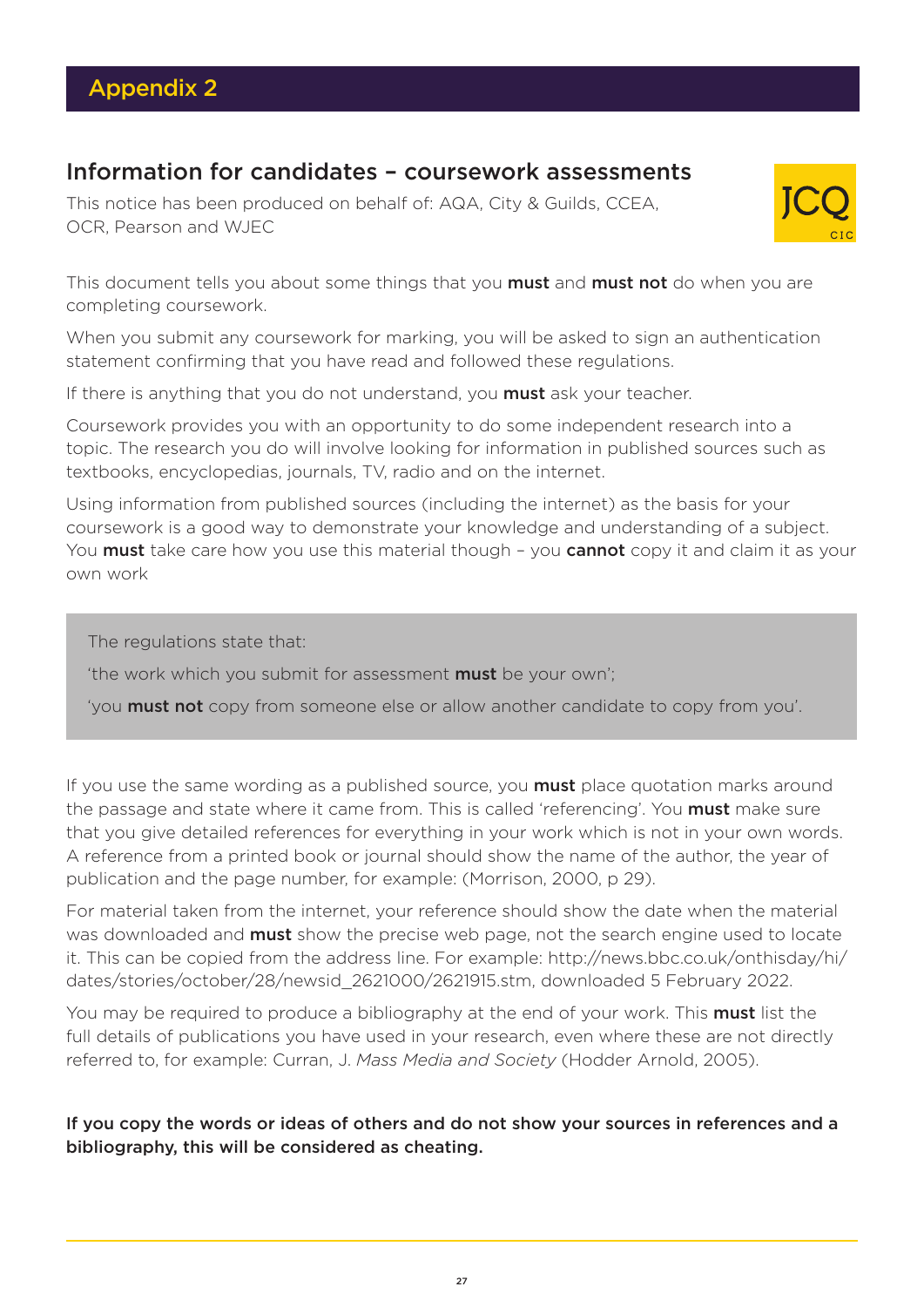# Preparing your coursework – good practice

If you receive help and guidance from someone other than your teacher, you **must** tell your teacher who will then record the nature of the assistance given to you.

Your parent/carer may provide you with access to resource materials and discuss your coursework with you. However, they **must not** give you direct advice on what should or should not be included.

If you worked as part of a group on an assignment, you **must** each write up your own account of the assignment. Even if the data you have is the same, the description of how that data was obtained and the conclusions you draw from it should be in your own words.

You **must** meet the deadlines that your teacher gives you. Remember - your teachers are there to guide you. Although they cannot give you direct assistance, they can help you to sort out any problems before it is too late.

Take care of your work and keep it safe. **Don't** leave it lying around where your classmates can find it or share it with anyone, including posting it on social media. You must always keep your coursework secure and confidential whilst you are preparing it; **do not** share it with your classmates. If it is stored on the computer network, keep your password secure. Collect all copies from the printer and destroy those you do not need.

Don't be tempted to use pre-prepared online solutions - this is cheating. Electronic tools used by awarding bodies can detect this sort of copying.

You **must not** write inappropriate, offensive or obscene material.

# Plagiarism

Plagiarism involves taking someone else's words, thoughts or ideas and trying to pass them off as your own. It is a form of cheating which is taken very seriously.

**Don't** think you won't be caught; there are many ways to detect plagiarism.

- Markers can spot changes in the style of writing and use of language.
- Markers are highly experienced subject specialists who are very familiar with work on the topic concerned – they may have read the source you are using, or even marked the work you have copied from!
- Internet search engines and specialised computer software can be used to match phrases or pieces of text with original sources and to detect changes in the grammar and style of writing or punctuation.